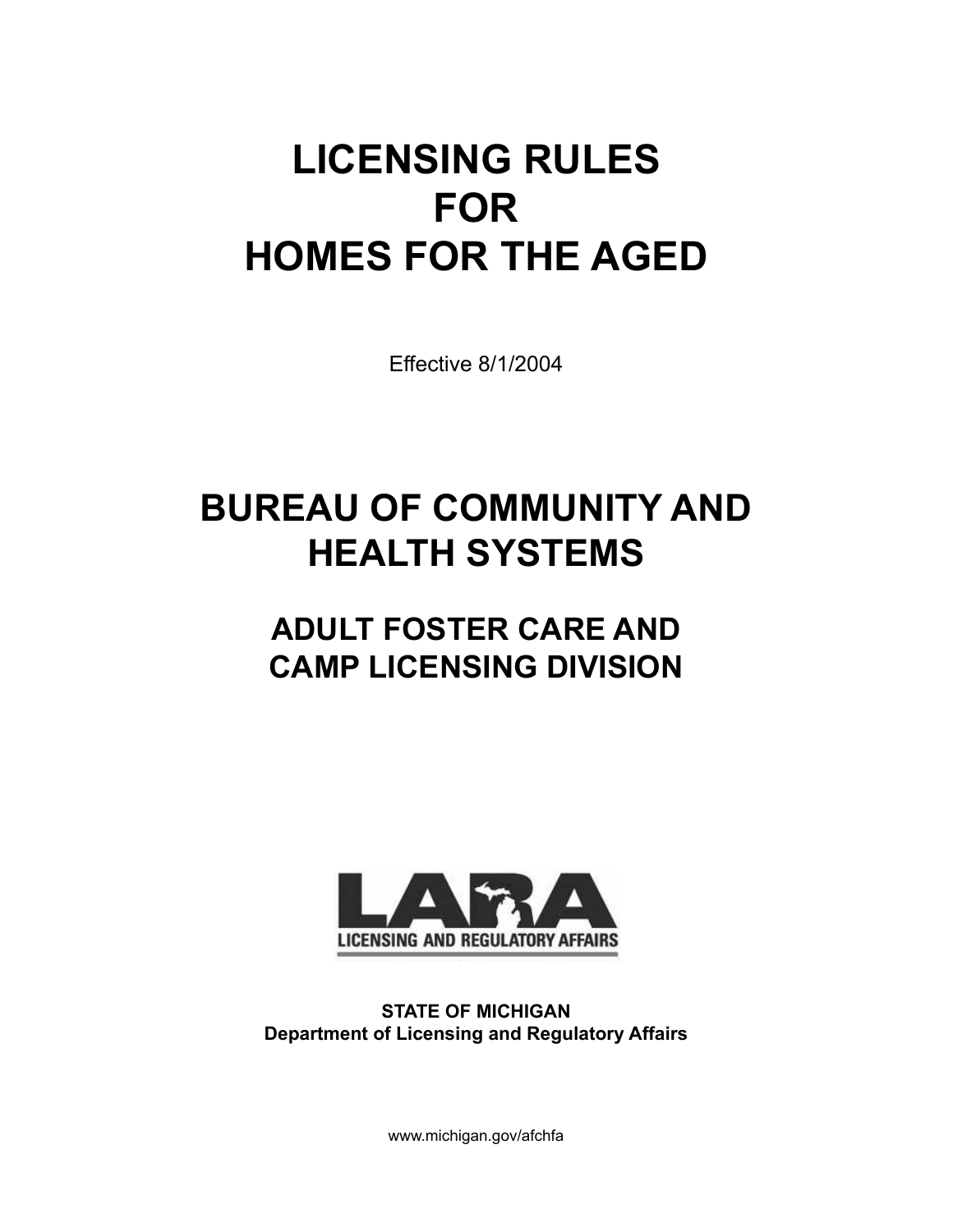# **TABLE OF CONTENTS** LICENSING RULES FOR HOMES FOR THE AGED

#### PART I: GENERAL PROVISIONS

#### PART 2. STATE ADMINISTRATION

#### PART 3. ADMINISTRATIVE MANAGEMENT OF HOMES

#### PART 4. RESIDENT CARE

#### PART 5. RECORDS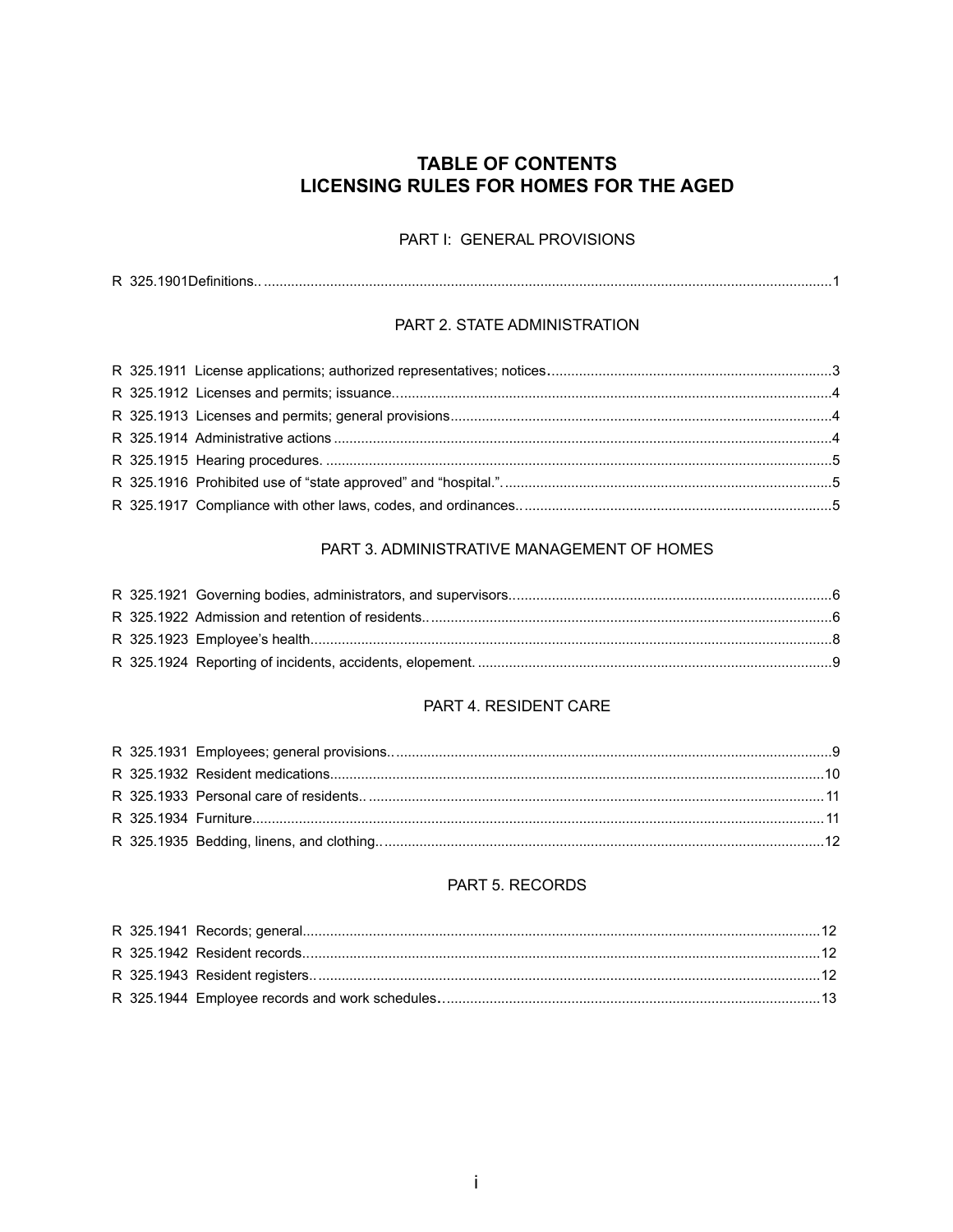#### PART 6. FOOD SERVICE

#### PART 7. BUILDINGS AND GROUNDS

|  | R 325.1977 New construction, addition, major building modification, or conversion after effective date of these |  |
|--|-----------------------------------------------------------------------------------------------------------------|--|
|  |                                                                                                                 |  |
|  |                                                                                                                 |  |
|  |                                                                                                                 |  |
|  |                                                                                                                 |  |
|  |                                                                                                                 |  |

#### PART 8. EMERGENCY PROCEDURES

|--|--|--|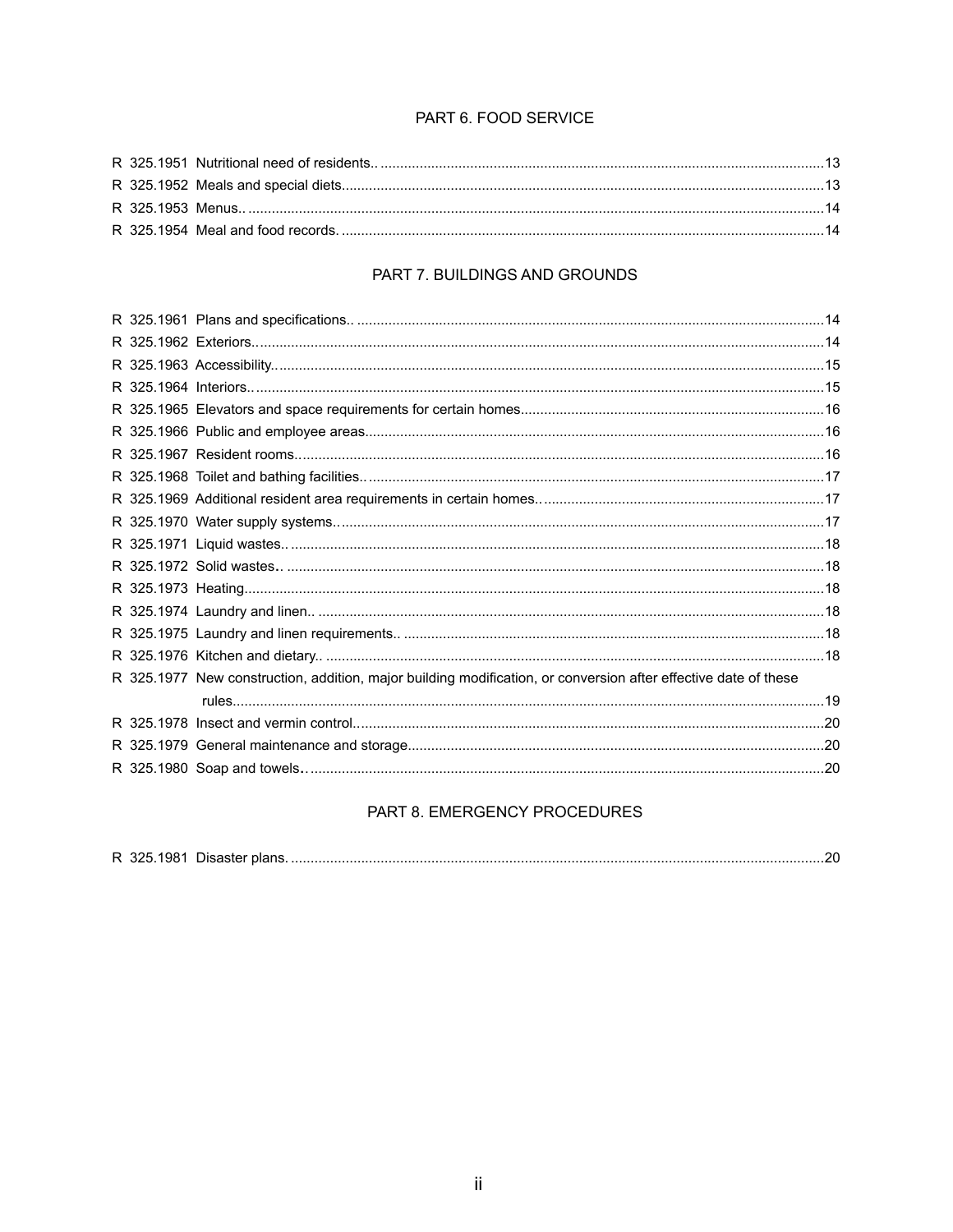#### **DEPARTMENT OF licensing and regulator affairs**

#### **HOMES FOR THE AGED**

#### **Effective August 1, 2004**

(By authority conferred on the Department of Human Services by Section 427 of 1965 PA 380, Section 2233 of 1978 PA 368, Executive Reorganization Order Nos. 1996-1, 1996-2 and 2003-18, MCL 16.527, 333.2233, 330.3101, 445.2001 and 445.2011.)

R 325.1801, R 325.1811, R 325.1812, R 325.1813, R 325.1815, R 325.1816, R 325.1819, R 325.1821, R 325.1825, R 325.1827, R 325.1829, R 325.1831, R 325.1833, R 325.1835, R 325.1836, R 325.1837, R 325.1839, R 325.1841, R 325.1843, R 325.1845, R 325.1847, R 325.1851, R 325.1853, R 325.1855, R 325.1857, R 325.1859, R 325.1861, R 325.1863, R 325.1865, R 325.1867, R 325.1871, R 325.1872, R 325.1873, R 325.1874, R 325.1875, R 325.1876, R 325.1877, R 325.1878, R 325.1879, R 325.1880, R 325.1881, R 325.1882, R 325.1883, R 325.1884, R 325.1885, R 325.1886, R 325.1887, R 325.1888, R 325.1889, R 325.1890, and R 325.1891 of the Michigan Administrative Code are rescinded, and R 325.1901, R 325.1911, R 325.1912, R 325.1913, R 325.1914, R 325.1915, R 325.1916, R 325.1917, R 325.1921, R 325.1922, R 325.1923, R 325.1924, R 325.1931, R 325.1932, R 325.1933, R 325.1934, R 325.1935, R 325.1941, R 325.1942, R 325.1943, R 325.1944, R 325.1951, R 325.1952, R 325.1953, R 325.1954, R 325.1961, R 325.1962, R 325.1963, R 325.1964, R 325.1965, R 325.1966, R 325.1967, R 325.1968, R 325.1969, R 325.1970, R 325.1971, R 325.1972, R 325.1973, R 325.1974, R 325.1975, R 325.1976, R 325.1977, R 325.1978, R 325.1979, R 325.1980, and R 325.1981 are added to the Code as follows:

#### **PART 1. GENERAL PROVISIONS**

#### **R 325.1901 Definitions.**

Rule 1. (1) "Act" means 1978 PA 368, MCL 333.1101 et seq.

 (2) "Activities of daily living" means activities associated with eating, toileting, bathing, grooming, dressing, transferring, mobility, and medication management.

 (3) "Admission policy" means a home's program statement of its purpose, eligibility requirements, and application procedures for admission.

 (4) "Assistance" means help provided by a home or an agent or employee of a home to a resident who requires help with activities of daily living.

 (5) "Authorized representative" means that person or agency which has been granted written legal authority by a resident to act on behalf of the resident or is the legal guardian of a resident.

(6) "Department" means the Family Independence Agency.

(7) "Director" means the director of the Family Independence Agency.

 (8) "Discharge policy" means a home's written statement of the criteria and procedures by which a resident is discharged from the home.

 (9) "Distinct part" means, for purposes of MCL 333.20106(3), a clearly identifiable area or section within a licensed home consisting of at least a resident unit, wing, floor, or building containing contiguous rooms providing room and board and supervised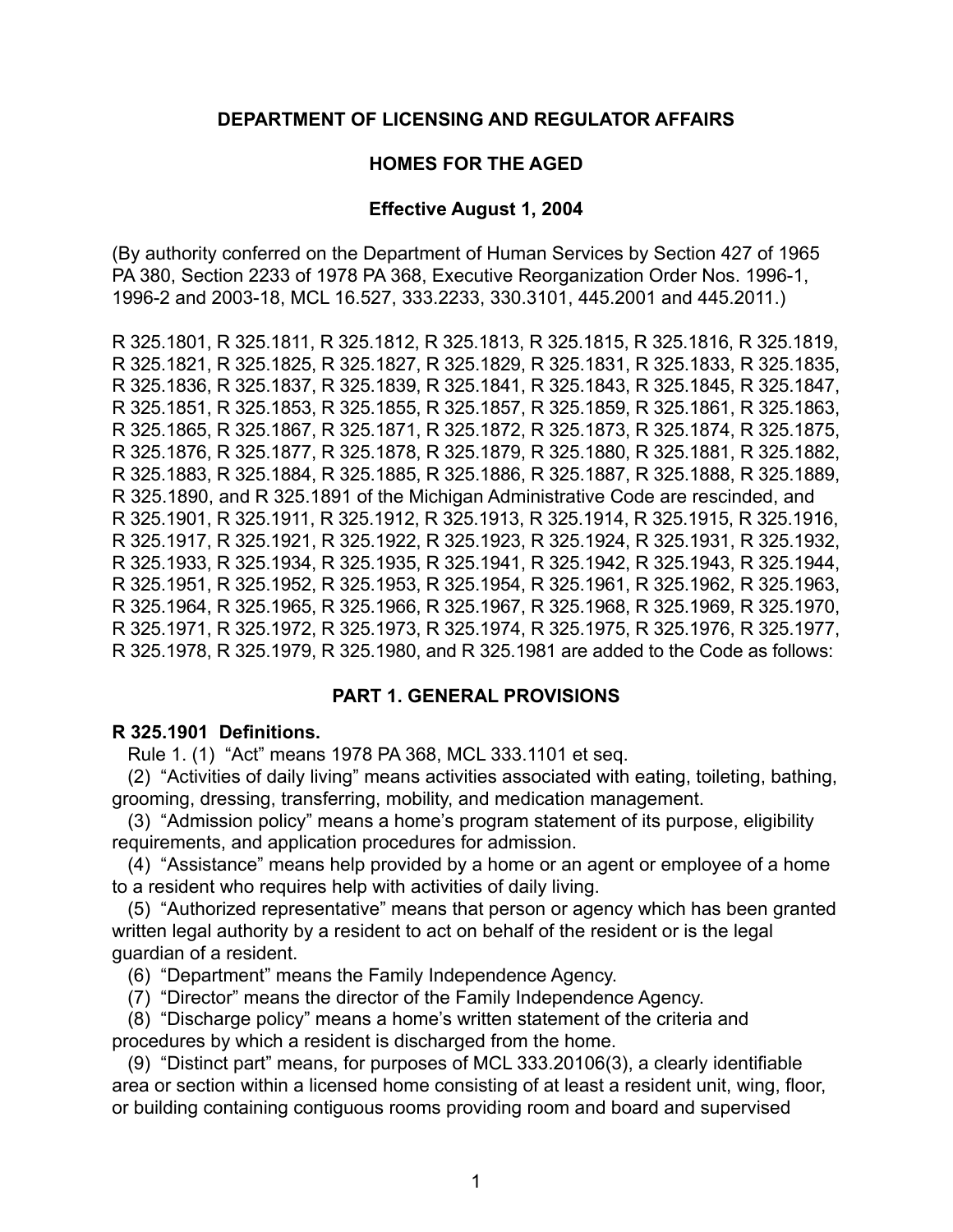personal care and protection to individuals 60 years of age or older. Appropriate personnel are regularly assigned and work in the distinct part under qualified direction. The distinct part may share services, such as management services, building maintenance, food preparation services, and laundry with a licensed nursing home or other entity.

 (10) "Elopement" means a resident is absent without notice for more than a 12 hour period unless otherwise indicated in the resident's service plan.

(11) "Home" means a home for the aged.

 (12) "Licensed health care professional" means a professional, such as a medical doctor, doctor of osteopathy, nurse practitioner, physician's assistant, registered nurse, licensed practical nurse, or podiatrist, who is operating within the scope of his or her license as defined in MCL 333.16101 et seq.

 (13) "Major building modification" means an alteration of walls that creates a new architectural configuration or revision to the mechanical or electrical systems that significantly revise the design of the system or systems. Normal building maintenance, repair, or replacement with equivalent components are not considered major building modifications. A change in room function shall not cause a conflict with these rules.

 (14) "Medication management" means assistance with the administration of a resident's medication as prescribed by a licensed health care professional.

 (15) "Program statement" means a written description of the home's overall philosophy and mission reflecting the needs of residents and services provided to residents. A home that represents to the public that it provides residential care or services, or both, to persons with Alzheimer's or a related condition shall include in its program statement the information required by MCL 333.20178.

 (16) "Protection" means the continual responsibility of the home to take reasonable action to ensure the health, safety, and well-being of a resident as indicated in the resident's service plan, including protection from physical harm, humiliation, intimidation, and social, moral, financial, and personal exploitation while on the premises, while under the supervision of the home or an agent or employee of the home, or when the resident's service plan states that the resident needs continuous supervision.

 (17) "Reportable incident/accident" means an intentional or unintentional event in which a resident suffers harm or is at risk of more than minimal harm, such as, but not limited to, abuse, neglect, exploitation, or unnatural death.

 (18) "Resident" means a person who is 60 years of age or older, or a person under the age of 60 who has been admitted through a waiver of the director pursuant to MCL 333.21311(3).

 (19) "Resident admission contract" means a written agreement between the home and the resident and/or the resident's authorized representative that specifies the services to be provided, the fees to be charged, including all fees related to admission such as deposits, admission fees, advance care payments, application fees and all other additional fees, and the home's policies related to the admission and retention of a resident.

 (20) "Room and board" means the provision of housing and meals to meet the needs of the resident.

 (21) "Service plan" means a written statement prepared by the home in cooperation with a resident and/or the resident's authorized representative or agency responsible for a resident's placement, if any, and that identifies the specific care and maintenance,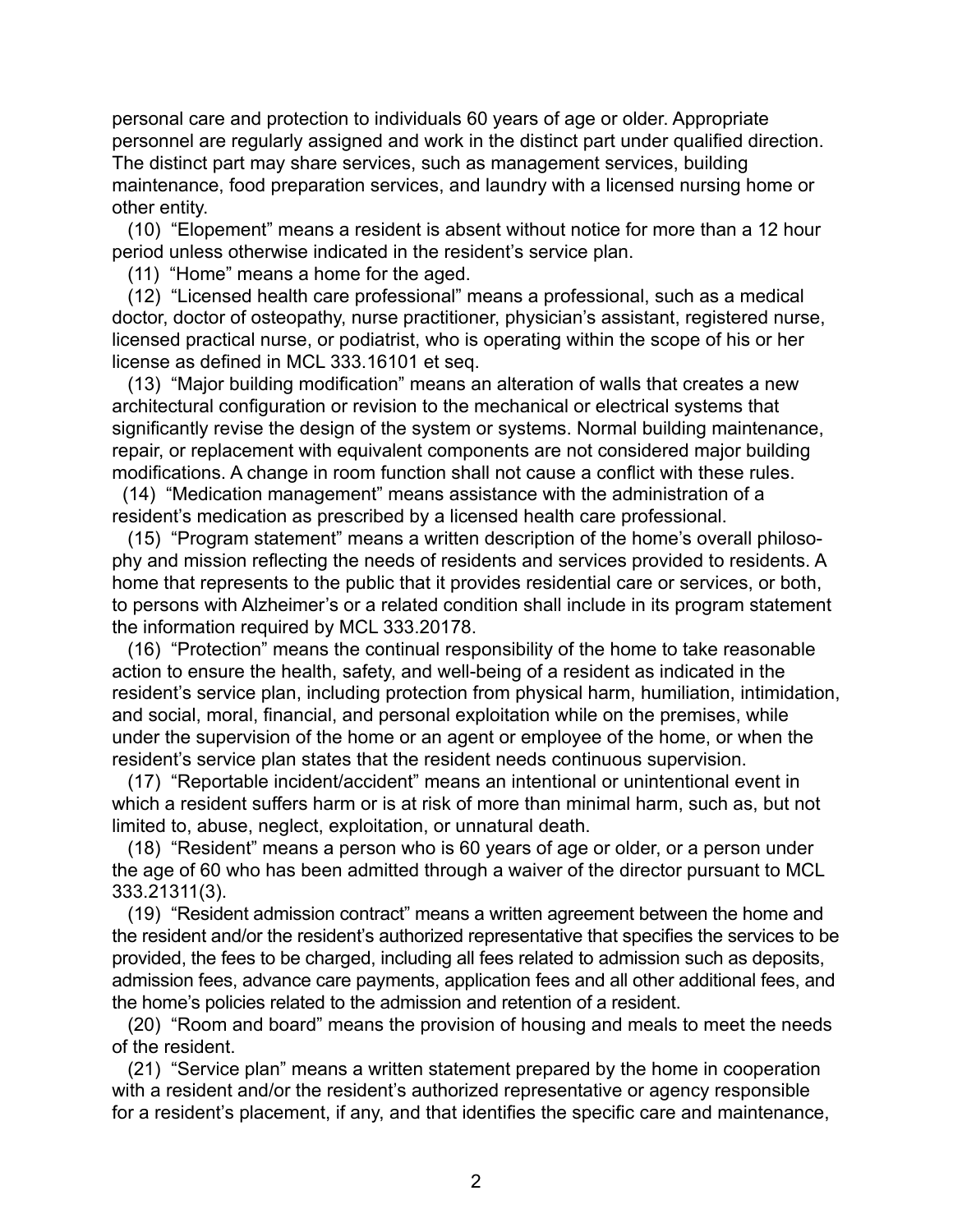services, and resident activities appropriate for each individual resident's physical, social, and behavioral needs and well-being and the methods of providing the care and services while taking into account the preferences and competency of the resident.

 (22) "Supervised personal care" means guidance of or assistance with activities of daily living provided to the resident by a home or an agent or employee of a home.

 (23) "Supervision" means guidance of a resident in the activities of daily living, and includes all of the following:

 (a) Reminding a resident to maintain his or her medication schedule in accordance with the instructions of the resident's licensed health care professional as authorized by MCL 333.17708.

(b) Reminding a resident of important activities to be carried out.

(c) Assisting a resident in keeping appointments.

 (d) Being aware of a resident's general whereabouts as indicated in the resident's service plan, even though the resident may travel independently about the community.

(e) Supporting a resident's personal and social skills.

#### **PART 2. STATE ADMINISTRATION**

#### **R 325.1911 License applications; authorized representatives; notices.**

 Rule 11. (1) An application for a license for a home shall be made on forms authorized and provided by the director and shall be completed in full.

 (2) An application for a license for a home shall be made and signed by the individual desiring to establish, conduct, or maintain a licensed home, or by the authorized representative of any individual, copartnership, corporation, or association including any receiver, trustee, assignee, or similar representative desiring to establish, conduct, or maintain a licensed home.

 (3) An authorized representative shall be authorized by the applicant to do all of the following:

(a) Make application and amendments to the application

 (b) Provide the director with all information necessary to make a determination in connection with the issuance of a license.

 (c) Enter into agreements with the director in connection with the issuance of a license.

 (4) A certificate of appointment or other written evidence of the authority vested in the authorized representative shall be attached to the application.

 (5) In matters relating to the licensing of the home, the director may continue to deal with the authorized representative until the director is notified in writing that a new authorized representative has been appointed with equal power and the former authorized representative is no longer authorized to act.

 (6) The director may use any appropriate means of notice and may direct notices of any administrative action pursuant to licensing of the home to the applicant or the authorized representative, either personally or by certified mail at the address of the establishment or institution.

#### **R 325.1912 Licenses and permits; issuance.**

 Rule 12. (1) Upon determination that the home complies with the act and these rules, the department shall issue a license.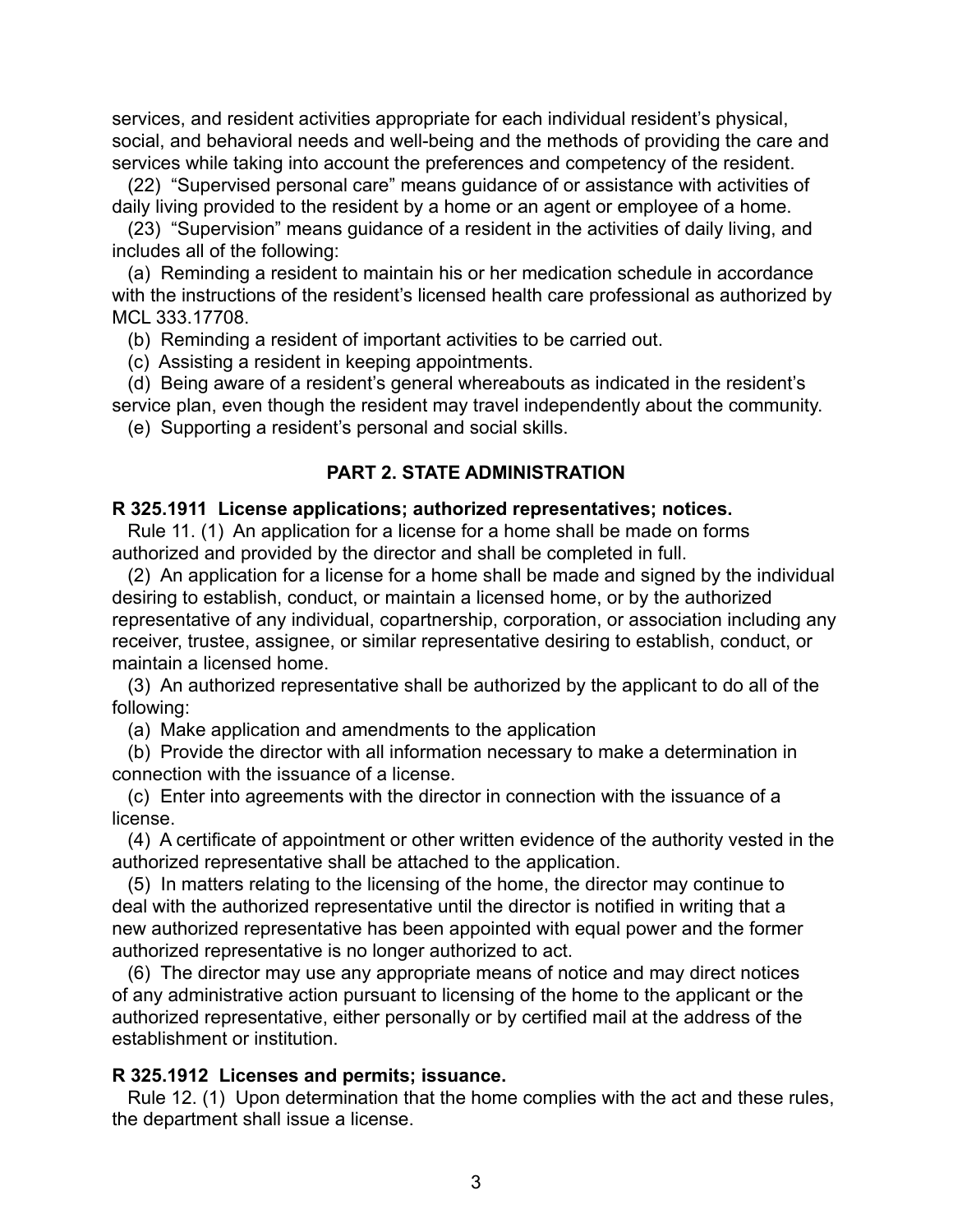(2) The department may issue a nonrenewable temporary permit for not more than 6 months in accordance with MCL 333.20162(2).

 (3) The department may issue a provisional license for not more than 3 consecutive years in accordance with MCL 333.20162(3).

 (4) The maximum number of resident beds authorized for occupancy shall be endorsed on the license, provisional license, or nonrenewable temporary permit.

# **R 325.1913 Licenses and permits; general provisions.**

 Rule 13. (1) A license, provisional license, or temporary nonrenewable permit is not transferable between owners, or from one location to another, or from one part of an institution to another.

 (2) The applicant or the authorized representative shall give written notice to the department within 5 business days of any changes in information as submitted in the application pursuant to which a license, provisional license, or temporary nonrenewable permit has been issued.

 (3) The number of residents cared for in a home and the complement of resident beds shall not exceed the number authorized by the license, provisional license, or temporary nonrenewable permit.

 (4) The current license, provisional license, or temporary nonrenewable permit shall be posted in a conspicuous public area of the home.

#### **R 325.1914 Administrative actions.**

 Rule 14. (1) Orders and notices of intended action regarding licensure that are issued by the department against a home or applicant shall be in writing, and shall include all of the following:

(a) The nature of the action or intended action by the department.

 (b) A brief statement of the facts on which the department action or intended action is based.

(c) The legal authority and jurisdiction for the action or intended action.

(d) A reference to the applicable sections of the act and rules.

 (e) A statement regarding any rights to a hearing that are provided by the act or R 325.1915.

 (f) Any written requirement and deadline for response from the home or applicant to the administrative action.

 (2) Orders and notices of intended action shall be served on the home or applicant personally or by certified mail.

 (3) Failure of the home or applicant to respond to an order or a notice within 30 days shall constitute a default.

#### **R 325.1915 Hearing procedures.**

 Rule 15. (1) This rule applies to hearings that are required by MCL 333.20162, 333.20165, 333.20166, and 333.20168.

 (2) Unless otherwise provided by the act, the procedures for hearing shall comply with sections 71 to 92 of 1969 PA 306, MCL 24.271 to 24.292.

 (3) If a hearing is required, then the home or applicant shall be notified in writing of the date, hour, place, and nature of the hearing. Unless otherwise specified in the notice, the hearing shall be held at the offices of the department in Lansing, Michigan.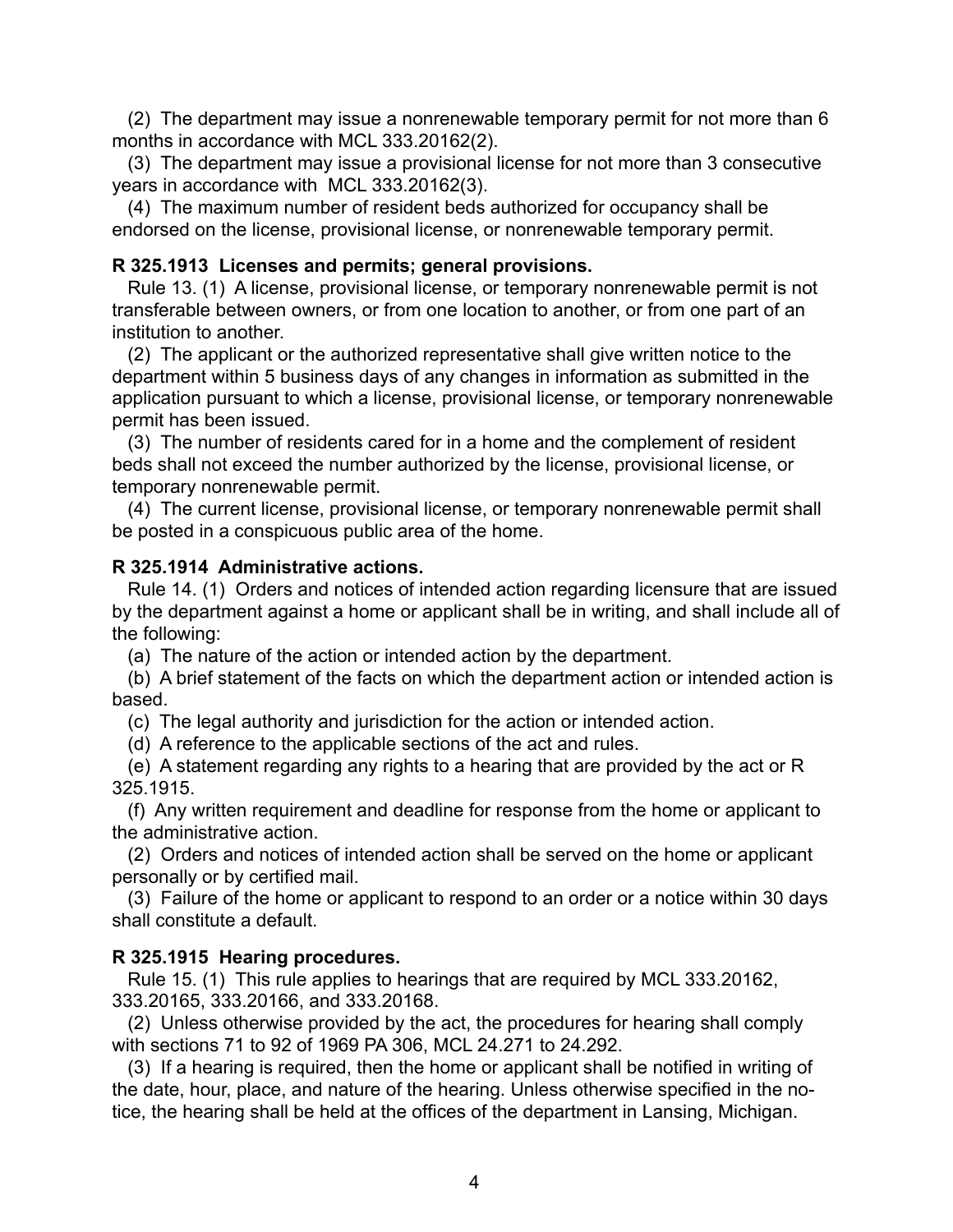(4) A hearing date shall be scheduled in accordance with the timeframes set out in MCL 333.20162, 333.20165, 333.20166, and 333.20168 as follows:

 (a) Under MCL 333.20162 and 333.20168, an opportunity for a hearing on a compliance order or on an emergency order limiting, suspending, or revoking the license of the home shall be provided to the home within 5 working days of issuance of the department's order.

 (b) Under MCL 333.20165 and 333.20166, the date set for an opportunity for a hearing on a notice of intent to deny, limit, suspend, or revoke a license shall be at least 30 days from the date of service of the action on the home or applicant.

 (c) The date set for an opportunity for a hearing on a department order imposing an administrative fine on a home under MCL 333.20165(1) shall be at least 30 days from the date of service of the order on the home.

 (5) The presiding officer may grant a request for an adjournment of a hearing for good cause. Unless provided otherwise by the act or these rules, an adjournment does not suspend the effective date of the department's order, including the effective date of a compliance order issued under MCL 333.20168, or an emergency order issued under MCL 333.20168 to limit, suspend, or revoke a home's license.

 (6) Absent an adjournment, a home or applicant that fails to appear at a contested case hearing after proper service of notice waives the right to an administrative hearing on the department's order and any other review to which the home or applicant may be entitled. In such case, a default shall be entered, and the department's order or notice of intended action shall become final.

# **R 325.1916 Prohibited use of "state approved" and "hospital."**

 Rule 16. (1) The home shall not use "state approved" or words having a similar meaning unless the home is operating under a current license.

(2) The home shall not use "hospital" or words having a similar meaning.

(3) The home shall not use "nursing home" or words having a similar meaning.

# **R 325.1917 Compliance with other laws, codes, and ordinances.**

 Rule 17. (1) A home shall comply with all applicable laws and shall furnish such evidence as the director shall require to show compliance with all local laws, codes, and ordinances.

 (2) A home shall comply with the department's health care facility fire safety rules being R 29.1801 to R 29.1861 of the Michigan Administrative Code.

# **PART 3. ADMINISTRATIVE MANAGEMENT OF HOMES**

# **R 325.1921 Governing bodies, administrators, and supervisors.**

Rule 21. (1) The owner, operator, and governing body of a home shall do all of the following:

(a) Assume full legal responsibility for the overall conduct and operation of the home.

 (b) Assure that the home maintains an organized program to provide room and board, protection, supervision, assistance, and supervised personal care for its residents.

(c) Assure the availability of emergency medical care required by a resident.

 (d) Appoint a competent administrator who is responsible for operating the home in accordance with the established policies of the home.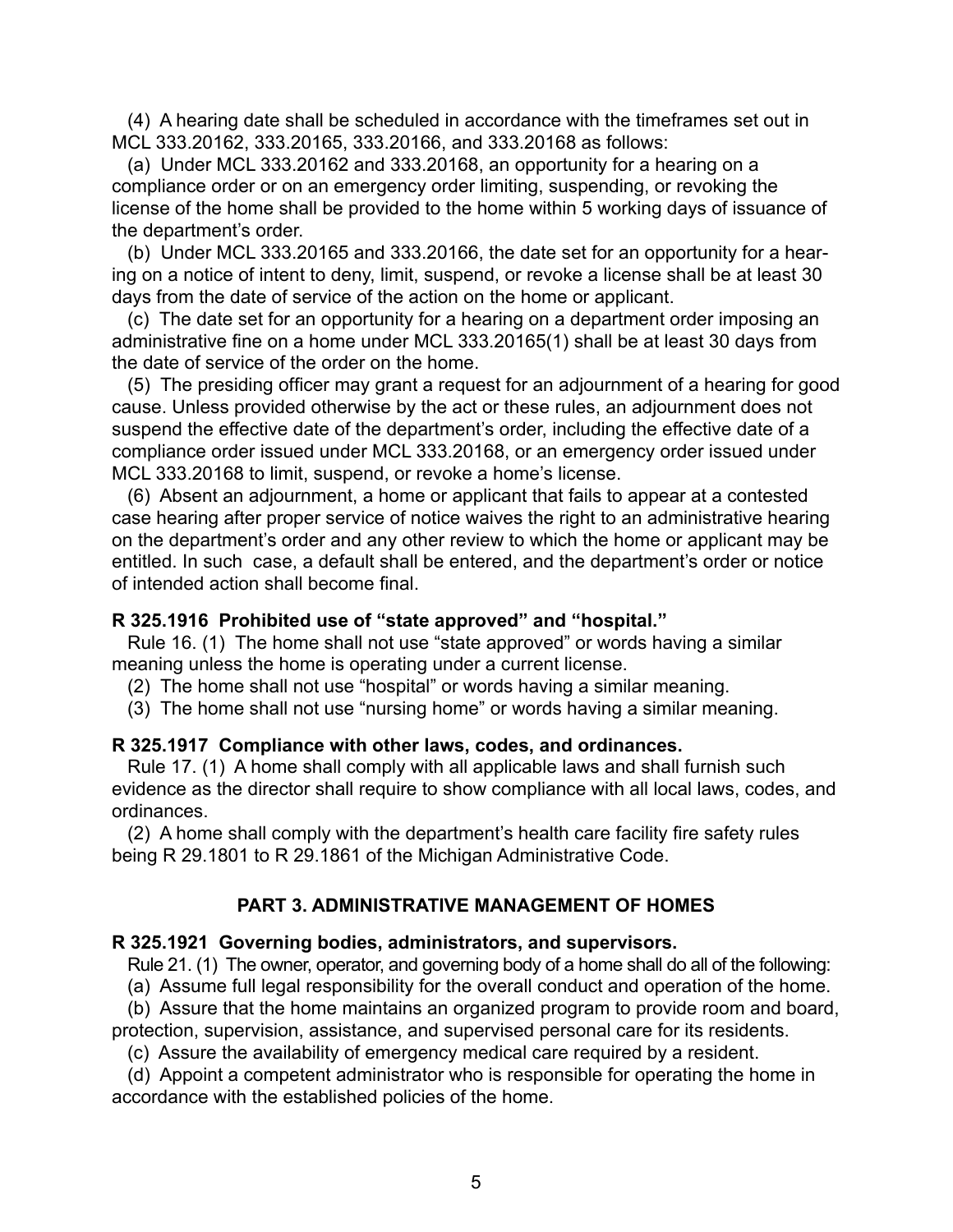(2) An administrator shall meet all of the following requirements:

(a) Be at least 18 years old.

 (b) Have education, training, and/or experience related to the population served by the home.

 (c) Be capable of assuring program planning, development, and implementation of services to residents consistent with the home's program statement and in accordance with the residents' service plan and agreements.

 (3) A licensee who meets the qualifications of an administrator may serve as an administrator.

# **R 325.1922 Admission and retention of residents.**

 Rule 22. (1) A home shall have a written resident admission contract, program statement, admission and discharge policy and a resident's service plan for each resident.

(2) The admission policy shall specify all of the following:

 (a) That at the time of admission, the home shall document the needs of each individual seeking admission. The documented needs shall be used to develop the resident's service plan.

 (b) That a home shall not accept an individual seeking admission unless the individual's needs can be adequately and appropriately met within the scope of the home's program statement.

 (c) That the individual seeking admission and his or her authorized representative, if any, shall participate in the development of the individual's service plan.

(d) The home's policy governing the annual screening of residents for tuberculosis.

 (3) At the time of an individual's admission, a home or the home's designee shall complete a written resident admission contract between the resident and/or the resident's authorized representative, if any, and the home. The resident admission contract shall, at a minimum, specify all of the following:

 (a) That the home shall provide room, board, protection, supervision, assistance, and supervised personal care consistent with the resident's service plan.

(b) The services to be provided and the fees for the services.

 (c) The notice to be provided by the home to the resident and/or the resident's authorized representative, if any, upon any change in fees.

 (d) The transportation services that are provided, if any, and the fees for those services.

(e) The home's admission and discharge policy.

(f) The home's refund policy.

 (g) The resident's rights and responsibilities, which shall include those rights and responsibilities specified in MCL 333.20201(2) and (3) and MCL 333.20202.

 (4) If there is a change in a term or condition in the written resident admission contract, then the home or home's designee shall review the change with the resident and the resident's authorized representative, if any.

 (5) A home shall update each resident's service plan at least annually or if there is a significant change in the resident's care needs. Changes shall be communicated to the resident and his or her authorized representative, if any.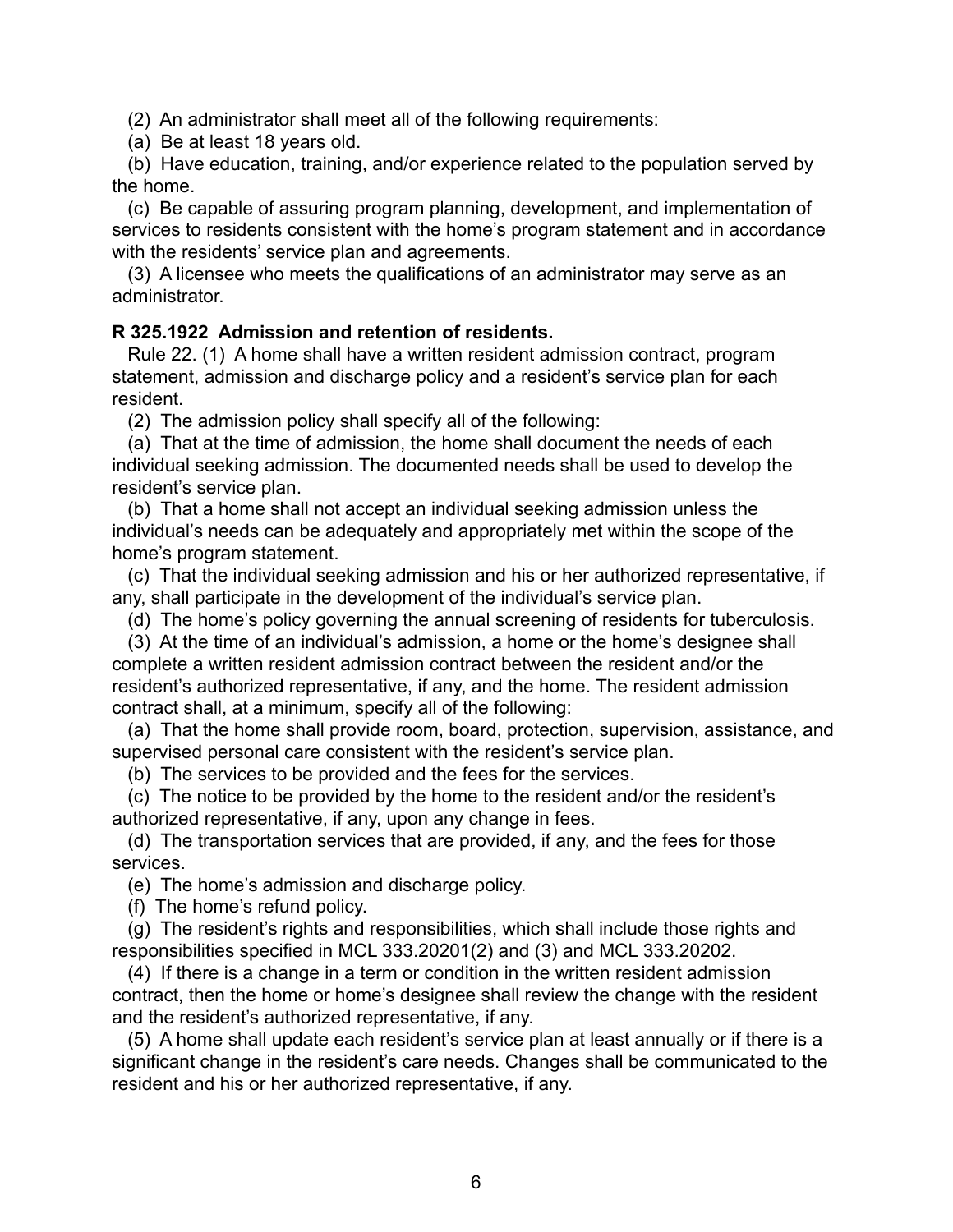(6) A home shall require an individual who, at the time of admission, is under the care of a licensed health care professional for ongoing treatments or prescription medications that require the home's intervention or oversight, to provide a written statement from that licensed health care professional completed within the 90-day period before the individual's admission to the home. The statement shall list those treatments or medications for the purpose of developing and implementing the resident's service plan. If this statement is not available at the time of an emergency admission, then the home shall require that the statement be obtained not later than 30 days after admission.

 (7) An individual admitted to residence in the home shall have evidence of tuberculosis screening on record in the home which consists of an intradermal skin test, chest x-ray, or other methods recommended by the local health authority performed within 12 months before admission.

 (8) A home shall not retain a resident if the resident has harmed himself or herself or others, or has demonstrated behaviors that pose a risk of serious harm to himself or herself or others, unless the home has the capacity to manage the resident's behavior.

 (9) A home shall not admit a resident who requires continuous nursing care services of the kind normally provided in a nursing home as specified in MCL 333.21711(3) and MCL 333.21715(2).

 (10) A home shall not retain a resident who requires continuous nursing care services of any kind normally provided in a nursing home as specified in MCL 333.21711(3) and MCL 333.21715(2) unless the home meets the provisions of MCL 333.21325, or the individual is enrolled in and receiving services from a licensed hospice program or a home health agency.

 (11) In accordance with MCL 333.20201(3)(e), a home's discharge policy shall specify that a home for the aged resident may be transferred or discharged for any of the following reasons:

- (a) Medical reasons.
- (b) His or her welfare or that of other residents.
- (c) For nonpayment of his or her stay.
- (d) Transfer or discharge sought by resident or authorized representative.

(12) The reason for transfer or discharge shall be documented in the resident record.

 (13) A home shall provide a resident and his or her authorized representative, if any, and the agency responsible for the resident's placement, if any, with a 30-day written notice before discharge from the home. The written notice shall consist of all of the following:

(a) The reasons for discharge.

(b) The effective date of the discharge.

 (c) A statement notifying the resident of the right to file a complaint with the department. The provisions of this subrule do not preclude a home from providing other legal notice as required by law.

 (14) If the department finds that the resident was discharged in violation of these rules or the home's discharge policy, then the resident may return to the first available bed in the home that can meet the resident's needs as identified in the resident's service plan.

 (15) A home may discharge a resident before the 30-day notice if the home has determined and documented that either, or both, of the following exist: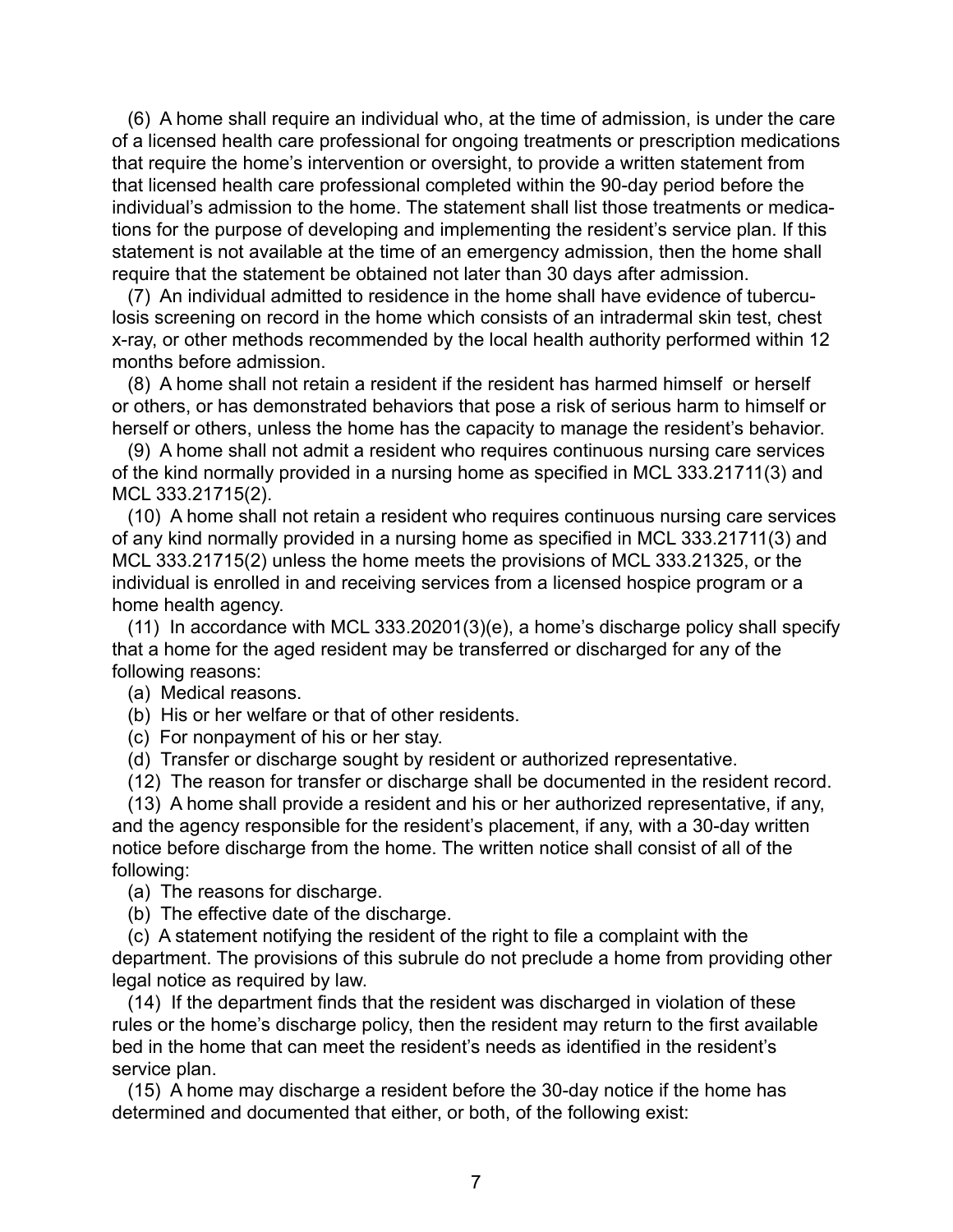(a) Substantial risk to the resident due to the inability of the home to meet the resident's needs or due to the inability of the home to assure the safety and well-being of the resident, other residents, visitors, or staff of the home.

(b) A substantial risk or an occurrence of the destruction of property.

 (16) A home that proposes to discharge a resident for any of the reasons listed in subrule (15) of this rule shall take all of the following steps before discharging the resident:

 (a) The home shall notify the resident, the resident's authorized representative, if any, and the agency responsible for the resident's placement, if any, not less than 24 hours before discharge. The notice shall be verbal and issued in writing. The notice of discharge shall include all of the following information:

 (i) The reason for the proposed discharge, including the specific nature of the substantial risk.

(ii) The alternatives to discharge that have been attempted by the home, if any.

(iii) The location to which the resident will be discharged.

(iv) The right of the resident to file a complaint with the department.

 (b) The department and adult protective services shall be notified not less than 24 hours before discharge in the event of either of the following:

 (i) A resident does not have an authorized representative or an agency responsible for the residents placement.

(ii) The resident does not have a subsequent placement.

 (c) The notice to the department and adult protective services shall include all of the following information:

 (i) The reason for the proposed discharge, including the specific nature of the substantial risk.

(ii) The alternatives to discharge that have been attempted by the home, if any.

(iii) The location to which the resident will be discharged, if known.

 (d) If the department finds that the resident was improperly discharged, then the resident may return to the first available bed in the home that can meet the resident's needs as identified in the resident's service plan.

 (e) The resident shall not be discharged until a subsequent setting that meets the resident's immediate needs is located.

# **R 325.1923 Employee's health.**

 Rule 23. (1) A person on duty in the home shall be in good health. Files shall be maintained containing evidence of adequate health, such as results of examinations by a qualified health care professional and tuberculosis screening which consists of an intradermal skin test or chest x-rays, or other methods recommended by the local health authority. Records of accidents or illnesses occurring while on duty that place others at risk shall be maintained in the employee's file.

 (2) A home shall provide annual tuberculosis screening at no cost for its employees. New employees shall be screened within 10 days of hire and before occupational exposure. The screening shall consist of intradermal skin test, chest x-ray, or other methods as recommended by the local health authority.

 (3) Employees with past documented positive tuberculosis skin test results or who have received treatment for tuberculosis are exempt from the tuberculosis skin test,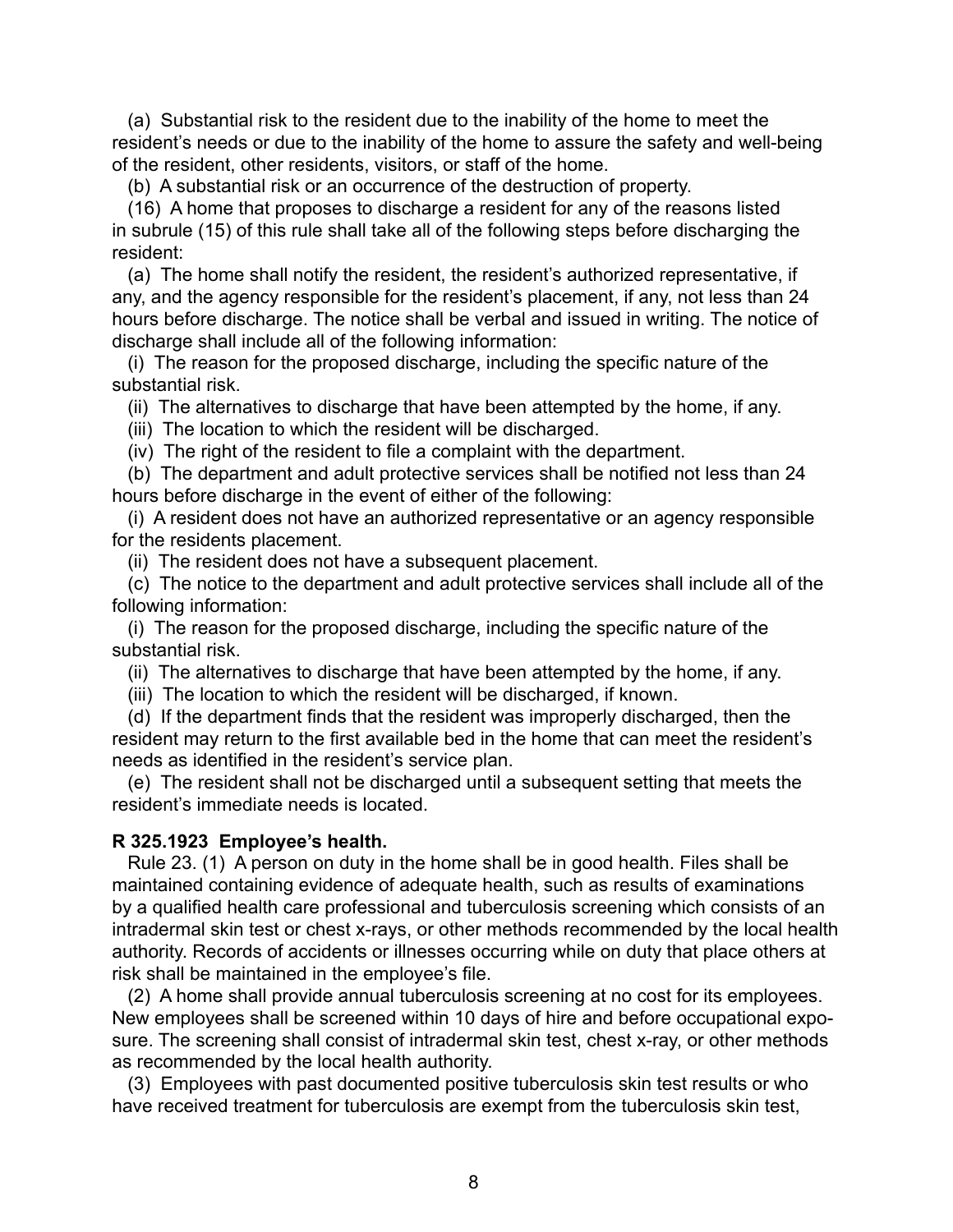but shall be screened annually for active symptoms of tuberculosis and the need for evaluation by a qualified health care professional to determine if symptoms of tuberculosis have developed.

 (4) Tuberculosis skin tests, as well as post-exposure follow-up and treatment evaluations, shall be offered at no cost to the employees at times and locations convenient to the employees. A qualified health care professional shall perform the reading and interpretation of the tuberculosis skin test.

#### **R 325.1924 Reporting of incidents, accidents, elopement.**

 Rule 24. (1) The home shall complete a report of all reportable incidents, accidents, and elopements. The incident/accident report shall contain all of the following information:

(a) The name of the person or persons involved in the incident/accident.

 (b) The date, hour, location, and a narrative description of the facts about the incident/ accident which indicates its cause, if known.

 (c) The effect of the incident/accident on the person who was involved, the extent of the injuries, if known, and if medical treatment was sought from a qualified health care professional.

 (d) Written documentation of the individuals notified of the incident/accident, along with the time and date.

 (e) The corrective measures taken to prevent future incidents/accidents from occurring.

 (2) The original incident/accident report shall be maintained in the home for not less than 2 years.

 (3) The home shall report an incident/accident to the department within 48 hours of the occurrence. The incident or accident shall be immediately reported verbally or in writing to the resident's authorized representative, if any, and the resident's physician.

 (4) If an elopement occurs, then the home shall make a reasonable attempt to locate the resident and contact the resident's authorized representative, if any. If the resident is not located, the home shall do both of the following:

(a) Contact the local police authority.

(b) Notify the department within 24 hours of the elopement.

#### **PART 4. RESIDENT CARE**

#### **R 325.1931 Employees; general provisions.**

 Rule 31. (1) Personal care and services that are provided to a resident by the home shall be designed to encourage residents to function physically and intellectually with independence at the highest practical level.

 (2) A home shall treat a resident with dignity and his or her personal needs, including protection and safety, shall be attended to consistent with the resident's service plan.

 (3) The home shall designate 1 person on each shift to be supervisor of resident care during that shift. The supervisor of resident care shall be fully dressed, awake, and on the premises when on duty.

(4) The supervisor of resident care on each shift shall do all of the following:

- (a) Assure that residents are treated with kindness and respect.
- (b) Protect residents from accidents and injuries.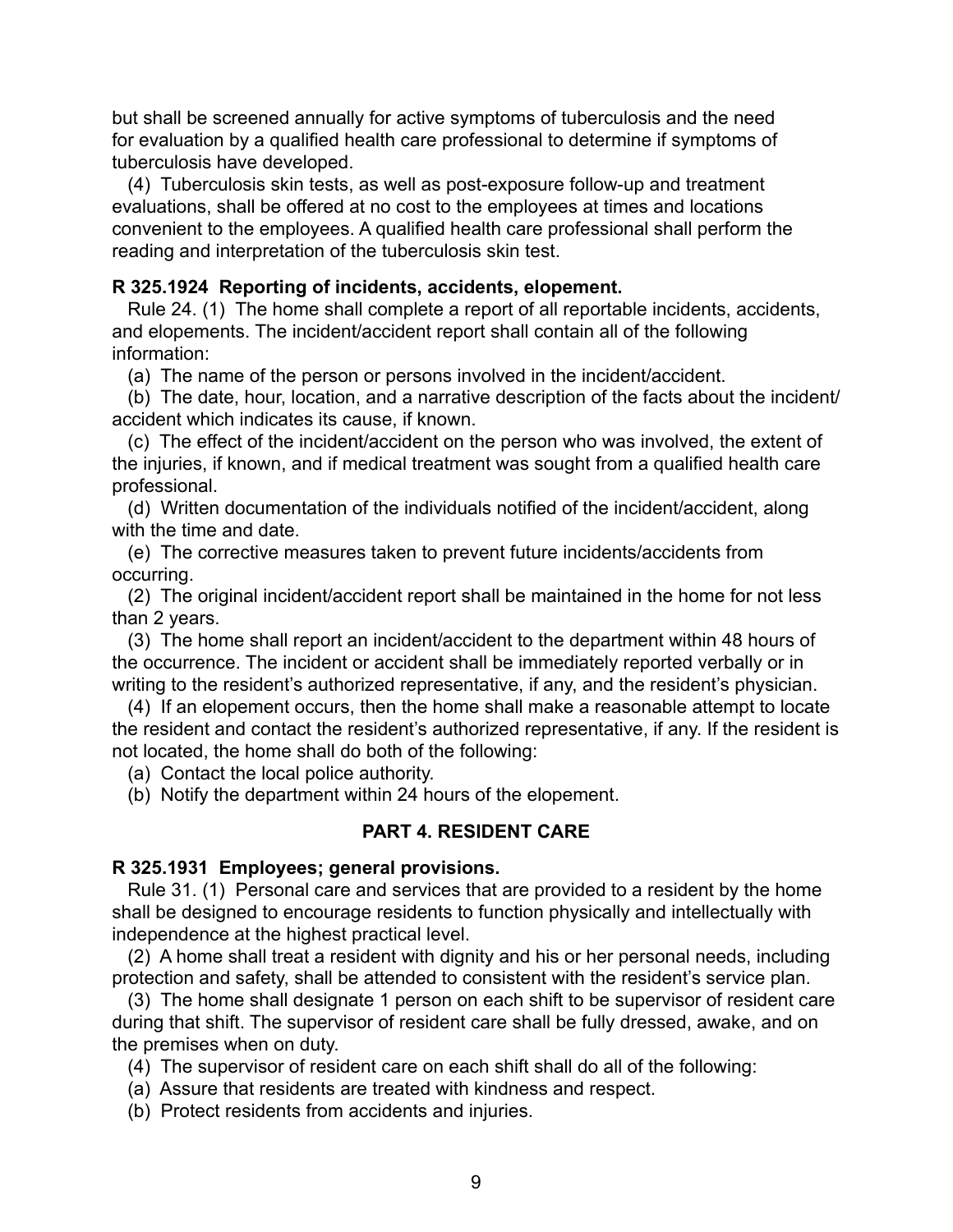(c) Be responsible for safety of residents in case of emergency.

 (5) The home shall have adequate and sufficient staff on duty at all times who are awake, fully dressed, and capable of providing for resident needs consistent with the resident service plans.

(6) The home shall establish and implement a staff training program based on the home's program statement, the residents service plans, and the needs of employees, such as any of the following:

(a) Reporting requirements and documentation.

- (b) First aid and/or medication, if any.
- (c) Personal care.
- (d) Resident rights and responsibilities.
- (e) Safety and fire prevention.
- (f) Containment of infectious disease and standard precautions.
- (g) Medication administration, if applicable.

 (7) The home's administrator or its designees are responsible for evaluating employee competencies.

#### **R 325.1932 Resident medications.**

 Rule 32. (1) Medication shall be given, taken, or applied pursuant to labeling instructions or orders by the prescribing licensed health care professional.

 (2) The giving, taking, or applying of prescription medications shall be supervised by the home in accordance with the resident's service plan.

 (3) If a home or the home's administrator or direct care staff member supervises the taking of medication by a resident, then the home shall comply with all of the following provisions:

(a) Be trained in the proper handling and administration of medication.

 (b) Complete an individual medication log that contains all of the following information:

(i) The medication.

(ii) The dosage.

(iii) Label instructions for use.

(iv) Time to be administered.

 (v) The initials of the person who administered the medication, which shall be entered at the time the medication is given.

(vi) A resident's refusal to accept prescribed medication or procedures.

 (c) Record the reason for each administration of medication that is prescribed on an as needed basis.

 (d) Initiate a review process to evaluate a resident's condition if a resident requires the repeated and prolonged use of a medication that is prescribed on an as needed basis. The review process shall include the resident's prescribing licensed health care professional, the resident's authorized representative, if any, and the agency responsible for the resident's placement, if any.

 (e) Adjust or modify a resident's prescription medication with instructions from a prescribing licensed health care professional who has knowledge of the medical needs of the resident. A home shall record, in writing, any instructions regarding a resident's prescription medication.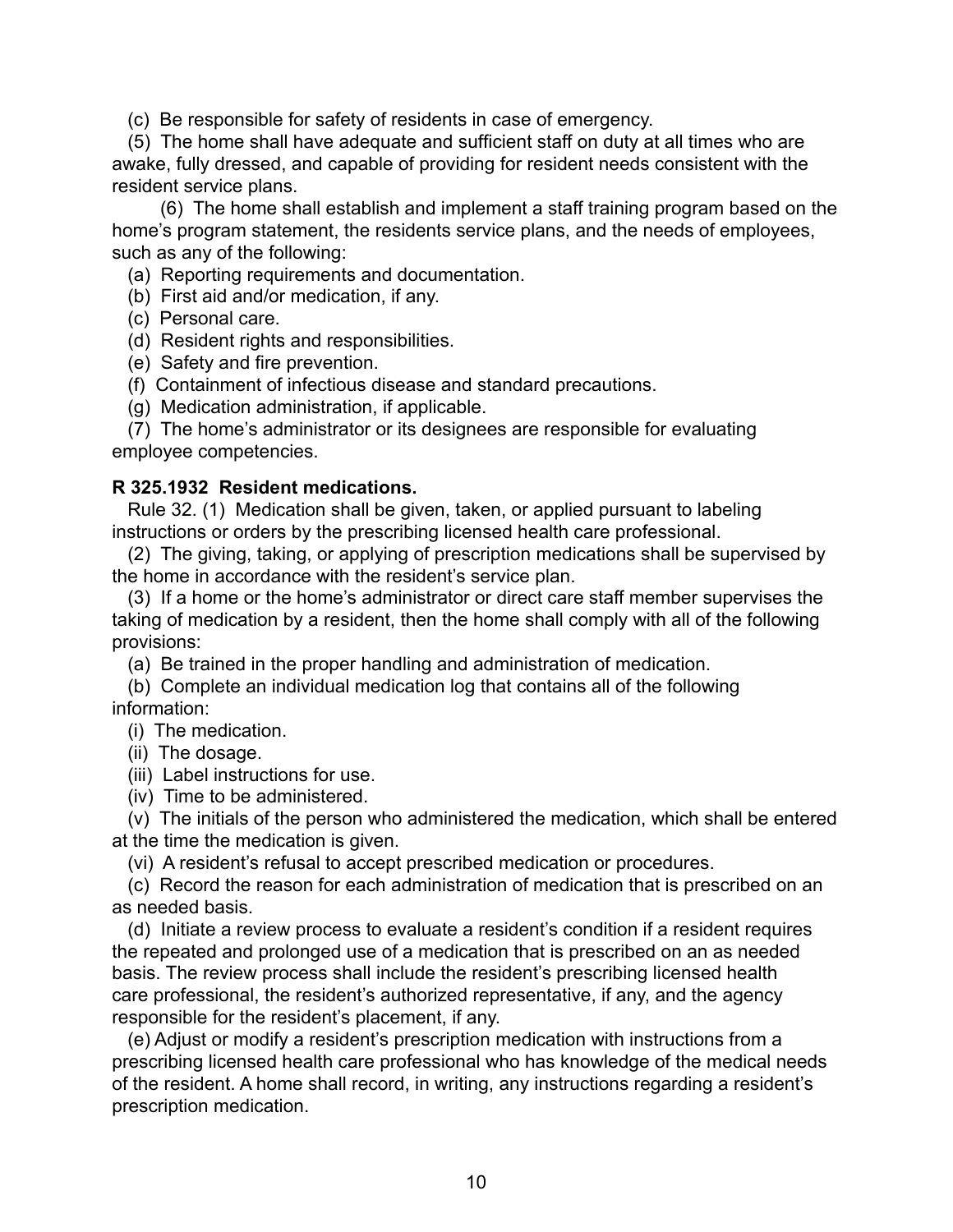(f) Contact the appropriate licensed health care professional if a resident repeatedly refuses prescribed medication or treatment. The home shall follow and record the instructions given.

 (g) Upon discovery, contact the resident's licensed health care professional if a medication error occurs. A medication error occurs when a medication has not been given as prescribed.

 (4) If a resident requires medication while out of the home, then the home shall assure that the resident, or the person who assumes responsibility for the resident, has all of the appropriate information, medication, and instructions.

 (5) A home shall take reasonable precautions to ensure or assure that prescription medication is not used by a person other than the resident for whom the medication is prescribed.

 (6) Prescription medication that is no longer required by a resident shall be properly disposed of after consultation with a licensed health care professional or a pharmacist.

#### **R 325.1933 Personal care of residents.**

 Rule 33. (1) A home shall provide a resident with necessary assistance with personal care such as, but not limited to, care of the skin, mouth and teeth, hands and feet, and the shampooing and grooming of the hair as specified in the resident's service plan.

 (2) A home shall afford a resident the opportunity and instructions when necessary for daily bathing, oral and personal hygiene, daily shaving, and hand washing before meals. A home shall ensure that a resident bathes at least weekly and more often if necessary.

#### **R 325.1934 Furniture.**

 Rule 34. (1) A home shall provide an individual bed at least 36 inches wide, with comfortable springs in good condition and a clean protected mattress not less than 5 inches thick, or 4 inches thick if of synthetic construction.

(2) A cot or rollaway cot shall not be used as a resident bed.

 (3) A bedside stand or its equivalent shall be available for a resident for the storage of small personal articles.

 (4) A resident may use his or her own personal bed, mattress, and bedside stand or its equivalent, and may bring in personal furniture and possessions as space permits. Furniture and other possessions shall fit comfortably within the resident's own or shared living quarters, be safe and in reasonable condition, and be in compliance with R 29.1801 to R 29.1861 of the health facility fire safety rules.

#### **R 325.1935 Bedding, linens, and clothing.**

 Rule 35. (1) Bedding shall be washable, in good condition, and clean, and shall be changed at least weekly or more often as required.

 (2) The home shall assure the availability of clean linens, towels, and washcloths. The supply shall be sufficient to meet the needs of the residents in the home. Individually designated space for individual towels and washcloths shall be provided.

 (3) The home shall make adequate provision for the laundering of a resident's personal laundry.

 (4) Rooms and all items in them shall be completely cleaned following the discharge of each resident.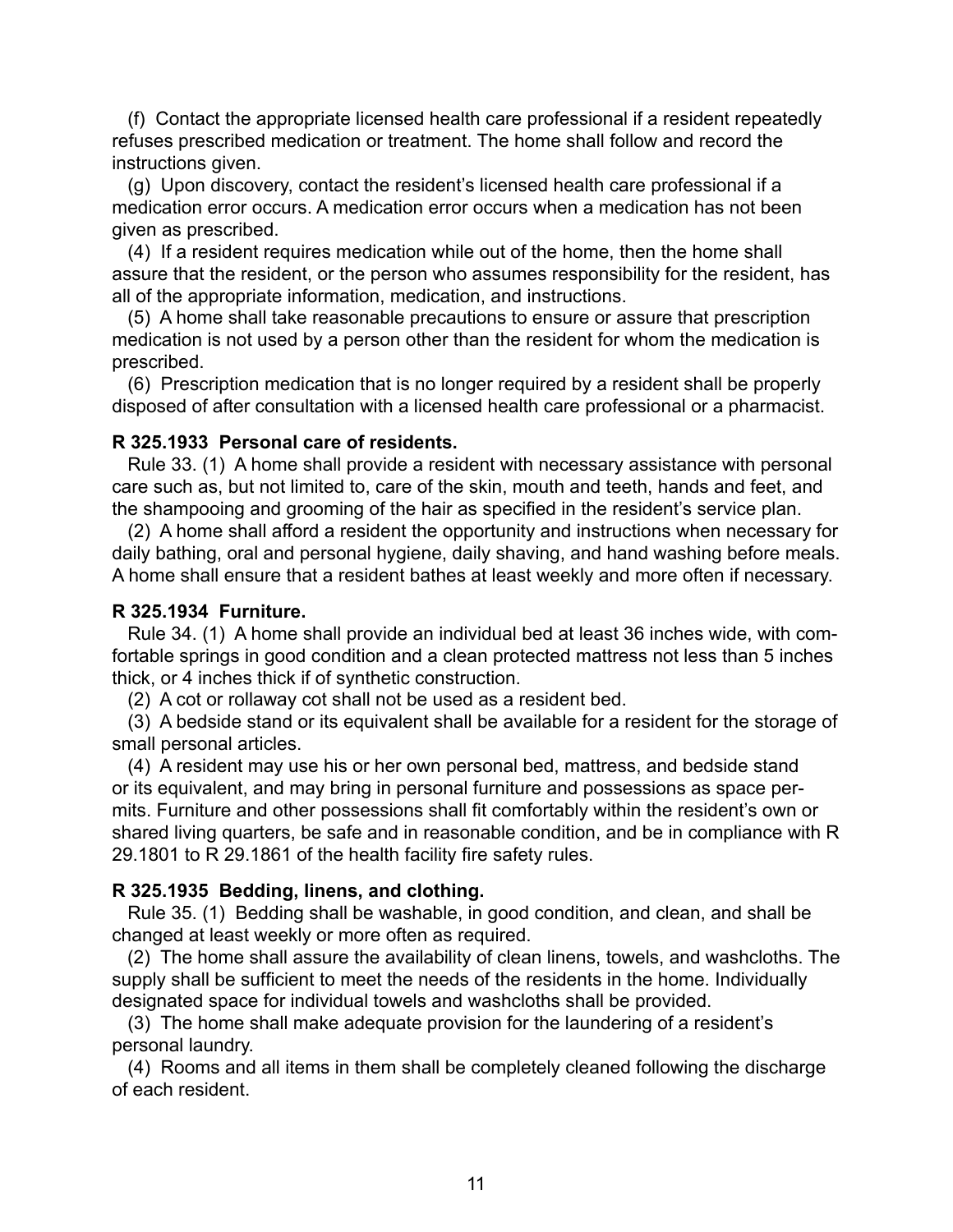# **PART 5. RECORDS**

# **R 325.1941 Records; general.**

 Rule 41. A resident register, resident records, accident records and incident reports, and employee records and work schedules shall be kept in the home and shall be available to the director or the director's authorized representative.

# **R 325.1942 Resident records.**

Rule 42. (1) A home shall provide a resident record for each resident.

 (2) A home shall assure that a current resident record is maintained and that all entries are dated and signed.

(3) The resident record shall include at least all of the following:

(a) Identifying information, including name, marital status, date of birth, and gender.

 (b) Name, address, and telephone number of next of kin or authorized representative, if any.

 (c) Name, address, and telephone number of person or agency responsible for the resident's maintenance and care in the home.

(d) Date of admission.

 (e) Date of discharge, reason for discharge, and place to which resident was discharged, if known.

 (f) Health information, as required by MCL 333.20175(1), and other health information needed to meet the resident's service plan.

 (g) Name, address, and telephone number of resident's licensed health care professional.

(h) The resident's service plan.

 (4) A home shall keep a resident's record in the home for at least 2 years after the date of a resident's discharge from the home.

# **R 325.1943 Resident registers.**

 Rule 43. (1) A home shall maintain a current register of residents which shall include all of the following information for each resident:

(a) Name, date of birth, gender, and room.

 (b) Name, address, and telephone number of next of kin or authorized representative, if any.

 (c) Name, address, and telephone number of person or agency responsible for resident's maintenance and care in the home.

 (d) Date of admission, date of discharge, reason for discharge, and place to which resident was discharged, if known.

 (e) Name, address, and telephone number of resident's licensed health care professional, if known.

(2) A register of all residents shall be maintained at all times for the previous 2 years.

# **R 325.1944 Employee records and work schedules.**

 Rule 44. (1) A home shall maintain a record for each employee which shall include all of the following:

(a) Name, address, telephone number, and social security number.

(b) License or registration number, if applicable.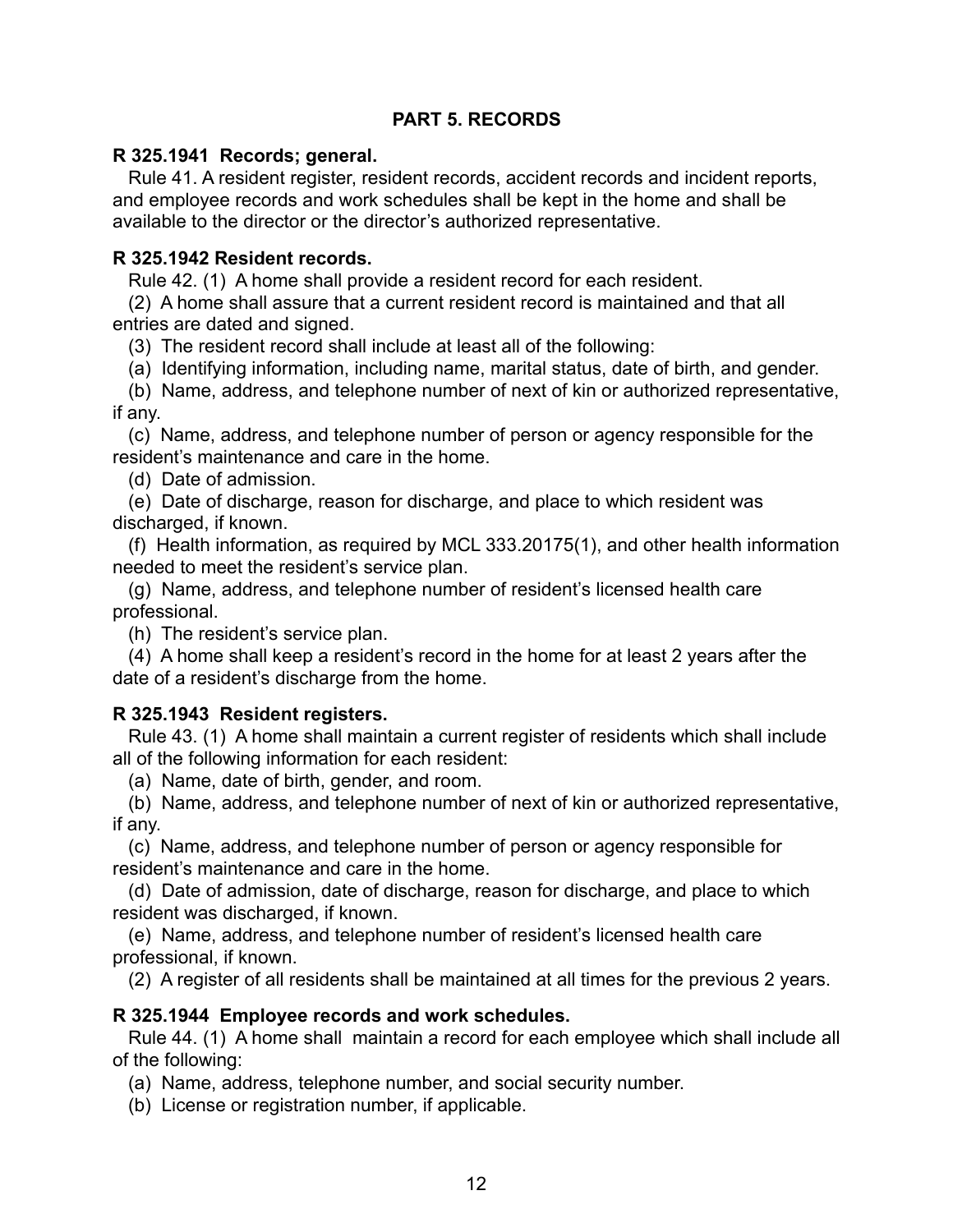(c) Date of birth.

(d) Summary of experience, education, and training.

(e) Beginning date of employment and position for which employed.

(f) References, if provided.

(g) Results of annual tuberculosis screening as required by R 325.1923(2).

- (h) Date employment ceases and reason or reasons for leaving, if known.
- (i) Criminal background information, consistent with MCL 333.20173.

 (2) The home shall prepare a work schedule showing the number and type of personnel scheduled to be on duty on a daily basis. The home shall make changes to the planned work schedule to show the staff who actually worked.

(3) The home shall retain the work schedules for the preceding 3 months.

# **PART 6. FOOD SERVICE**

# **R 325.1951 Nutritional need of residents.**

 Rule 51. A home shall meet the food and nutritional needs of a resident in accordance with the recommended daily dietary allowances of the food and nutrition board of the national research council of the national academy of sciences, adjusted for age, gender, and activity, or other national authority acceptable to the department, except as ordered by a licensed health care professional.

# **R 325.1952 Meals and special diets.**

 Rule 52. (1) A home shall offer 3 meals daily to be served to a resident at regular meal times. A home shall make snacks and beverages available to residents.

 (2) A home shall work with residents when feasible to accommodate individual preferences.

 (3) A home shall assure that the temporary needs for meals delivered to a resident's room are met.

 (4) Medical nutrition therapy, as prescribed by a licensed health care professional and which may include therapeutic diets or special diets, supplemental nourishments or fluids to meet the resident's nutritional and hydration needs, shall be provided in accordance with the resident's service plan unless waived in writing by a resident or a resident's authorized representative.

(5) A home shall prepare and serve meals in an appetizing manner.

 (6) A home shall provide a table or individual freestanding tray of table height for a resident who does not go to a dining room.

# **R 325.1953 Menus.**

 Rule 53. (1) A home shall prepare and post the menu for regular and therapeutic or special diets for the current week. Changes shall be written on the planned menu to show the menu as actually served.

 (2) A home shall maintain a copy of all menus as actually served to residents for the preceding 3 months.

# **R 325.1954 Meal and food records.**

 Rule 54. The home shall maintain a record of the meal census, to include residents, personnel, and visitors, and a record of the kind and amount of food used for the preceding 3-month period.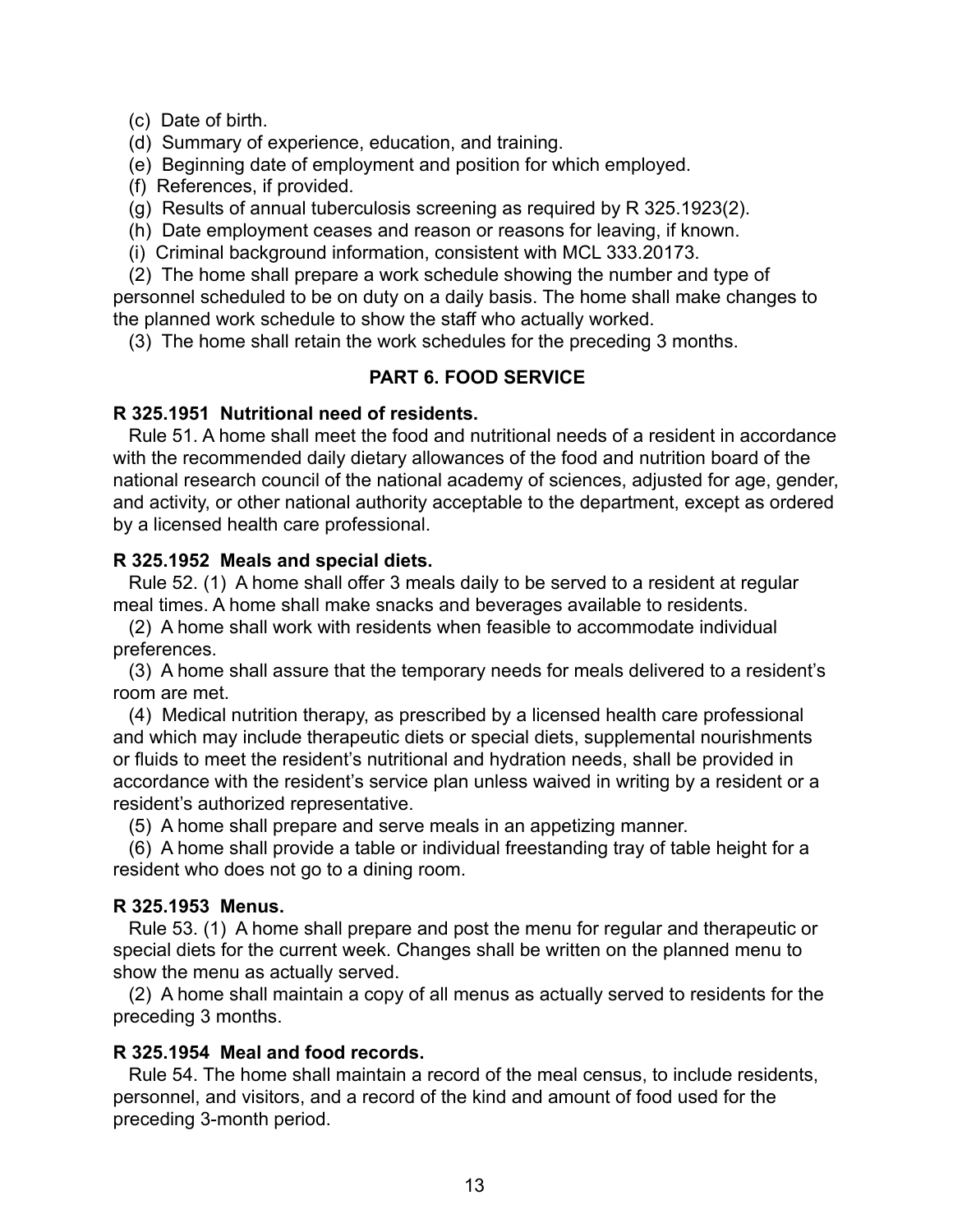# **PART 7. BUILDINGS AND GROUNDS**

#### **R 325.1961 Plans and specifications.**

 Rule 61. (1) A floor plan of the home, with a description of rooms showing size, use, door locations, window area, and number of beds, shall be on file in the home.

 (2) Complete plans, specifications, and an operational narrative for new buildings, additions, major building changes, and conversion of existing facilities to use as a home shall be submitted to the department for review to assure compliance with the law and these rules.

 (3) An operational narrative shall describe the operational characteristics and special needs of the home that dictate the design of renovation, construction, or conversion needed to support the home's program statement as defined by R 325.1901(15). An operational narrative may include any of the following:

(a) Each function to be performed in the home.

- (b) Functional space requirements.
- (c) Number of staff or other occupants anticipated for the various functional units.
- (d) Type of equipment to be required and utilized.
- (e) Interrelationship of functional spaces.

 (f) Services and equipment to be brought into the home from outside the home and not requiring duplication in the home.

 (4) Plans and specifications meeting the requirements of the law and these rules shall be approved by the department.

 (5) Construction of new buildings, additions, major building changes, and conversion of existing facilities to use as a home shall not begin until the plans and specifications are approved by the department and written approval to begin construction is issued.

# **R 325.1962 Exteriors.**

 Rule 62. (1) The home shall be located in an area free from hazards to the health and safety of residents, personnel, and visitors.

 (2) The premises shall be maintained in a safe and sanitary condition and in a manner consistent with the public health and welfare.

 (3) Sufficient light for an exterior ramp, step, and porch shall be provided for the safety of persons using the facilities.

 (4) Exterior steps shall have a handrail on both sides. An above grade porch shall have a railing on open sides.

# **R 325.1963 Accessibility.**

 Rule 63. (1) A new construction or a home undergoing addition, major building modification, or conversion shall comply with all of the following:

(a) Applicable statutory accessibility requirements.

(b) Applicable accessibility requirements for common and shared facilities.

 (c) Accessibility requirements for 10% of all resident sleeping rooms and the connecting bathing or toilet rooms.

# **R 325.1964 Interiors.**

 Rule 64. (1) A building shall be of safe construction and shall be free from hazards to residents, personnel, and visitors.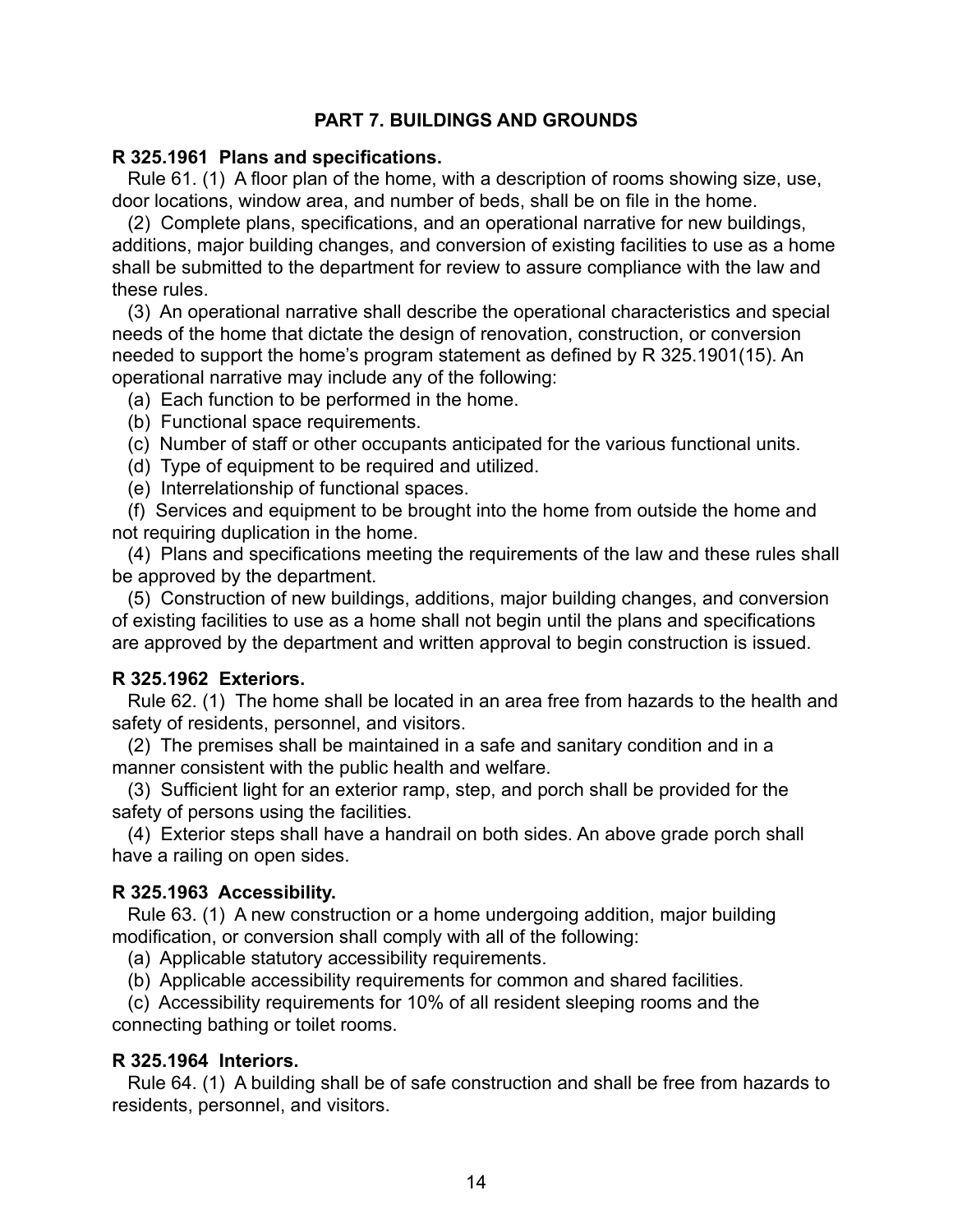(2) A part of a building in use as a home shall not be used for any purpose which interferes with the care, well-being, and safety of residents, personnel, and visitors.

 (3) An occupied room shall have a minimum ceiling height of 7 feet, 6 inches, except as otherwise provided in R 325.1964(4) and (5).

 (4) Floor area under a part of a drop or slant ceiling which is less than 6 1/2 feet from the floor shall not be used in computing the usable floor space or maximum number of beds allowed in any sleeping room.

 (5) A bed and the working space around a bed shall not be directly under a part of a drop or slant ceiling that is less than 6 1/2 feet from the floor.

 (6) Each area of the home shall be provided with lighting commensurate with the use made of each area and in accordance with generally recognized standards.

(7) A stairway or ramp shall have a handrail on both sides.

 (8) A room used for living or sleeping purposes shall have a minimum total window glass area on outside walls equal to 10% of the required floor area of the room. Fortyfive percent of the window glass area shall be openable unless the room is artificially ventilated.

(9) Ventilation shall be provided throughout the facility in the following manner:

 (a) A room shall be provided with a type and amount of ventilation that will control odors and contribute to the comfort of occupants.

 (b) Bathing rooms, beauty shops, toilet rooms, soiled linen rooms, janitor closets, and trash holding rooms shall be provided with a minimum of 10 air changes per hour of continuously operated exhaust ventilation that provide discernable air flow into each of these rooms.

 (10) A resident room shall open to a corridor, lobby, or day room. Traffic to and from any room shall not be through a sleeping room, kitchen, bathroom, toilet room, or storage room, except where a toilet room, bathroom, or storage room opens directly off the room or rooms which it serves.

 (11) A doorway, passageway, corridor, hallway, or stairwell shall be kept free from obstructions at all times.

 (12) A floor, wall, or ceiling shall be covered and finished in a manner that will permit maintenance of a sanitary environment.

 (13) A basement shall be of such construction that it can be maintained in a dry and sanitary condition.

 (14) A minimum of 15 square feet of floor space per licensed bed shall be provided for day room, dining, recreation, and activity purposes.

 (15) A basement or cellar shall not be used for sleeping or living quarters, except that recreation and activity space may be provided in a basement in addition to the 15 square feet per licensed bed required in subrule (14) of this rule.

 (16) A room or compartment housing a water closet shall have a minimum width of 3 feet.

 (17) Emergency electrical service shall provide, at a minimum, battery-operated lighting units sufficient to light corridors and exits.

 (18) A home shall provide functionally separate living, sleeping, dining, handwashing, toilet, and bathing facilities for employees and members of their families who live on the premises.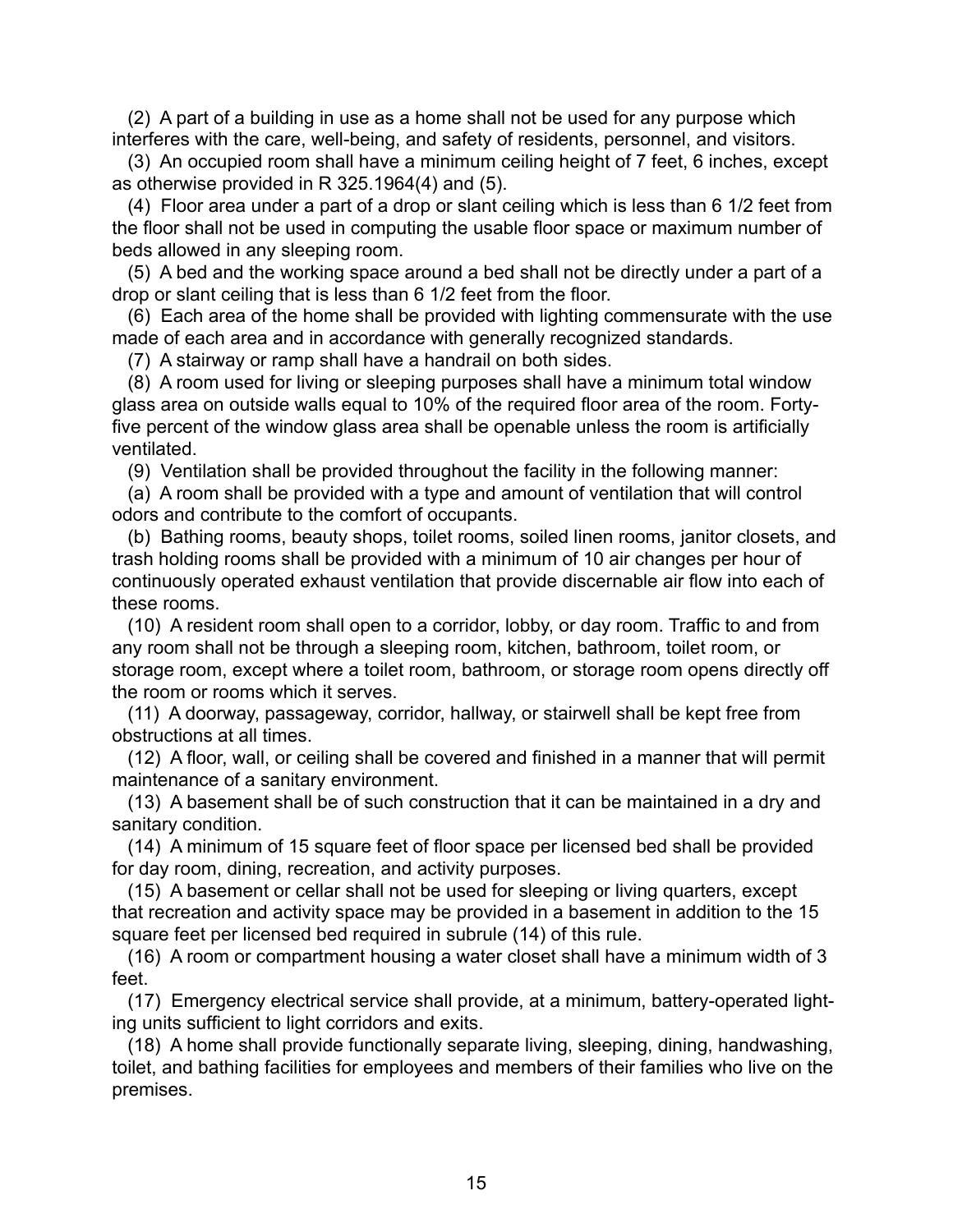#### **R 325.1965 Elevators and space requirements for certain homes.**

 Rule 65. (1) A new construction, addition, major building change, or conversion after November 14, 1969 shall provide all of the following:

 (a) An elevator if resident bedrooms are situated upon more than 1 floor level. An elevator shall have a minimum cab size of 5 feet by 7 feet, 6 inches.

 (b) A sleeping, day, dining, recreation, and activity room with a minimum ceiling height of 8 feet.

 (c) In a room requiring windows, a clear unobstructed horizontal view of 20 feet from the windows. One additional foot shall be added to the minimum distance of 20 feet for each 2-foot rise above the first story up to a maximum of 40 feet of required unobstructed view.

 (d) A minimum of 30 square feet of floor space per licensed bed for day room, dining, recreation, and activity purposes.

#### **R 325.1966 Public and employee areas.**

Rule 66. (1) A lobby or waiting area for visitors shall be separate from resident rooms.

 (2) Employees shall have adequate toilet facilities that are separate from resident living quarters.

# **R 325.1967 Resident rooms.**

 Rule 67. (1) A resident bedroom shall have the floor surface at or above grade level along exterior walls with windows.

(2) A single resident room shall have at least 80 square feet of usable floor space.

 (3) A multi-bed resident room shall have at least 70 square feet of usable floor space per licensed bed.

(4) A toilet room or closet shall not be included in usable floor space.

 (5) A multi-bed resident room shall be designed to allow for a 3-foot clearance between beds.

 (6) Residents may have their own rooms arranged in a manner that is comfortable and reflects their preferences, provided that the arrangement does not create an unreasonable fire safety risk or unsanitary conditions.

(7) A resident room shall have at least 2 duplex electrical receptacles.

(8) Each resident occupied floor shall have a janitor's closet.

# **R 325.1968 Toilet and bathing facilities.**

 Rule 68. (1) Resident toilet facilities shall be located in separate rooms or stalls and shall be provided in the ratio of 1 handwashing facility and water closet for every 8 resident beds per floor.

(2) A bathing facility shall be provided for every 15 resident beds.

 (3) All water closets and bathing facilities shall have substantially secured grab bars at least 1 foot long.

 (4) A resident toilet room or bathroom shall not be used for storage or housekeeping functions.

# **R 325.1969 Additional resident area requirements in certain homes.**

 Rule 69. (1) A new construction, addition, major building change, or conversion after November 14, 1969 shall provide all of the following: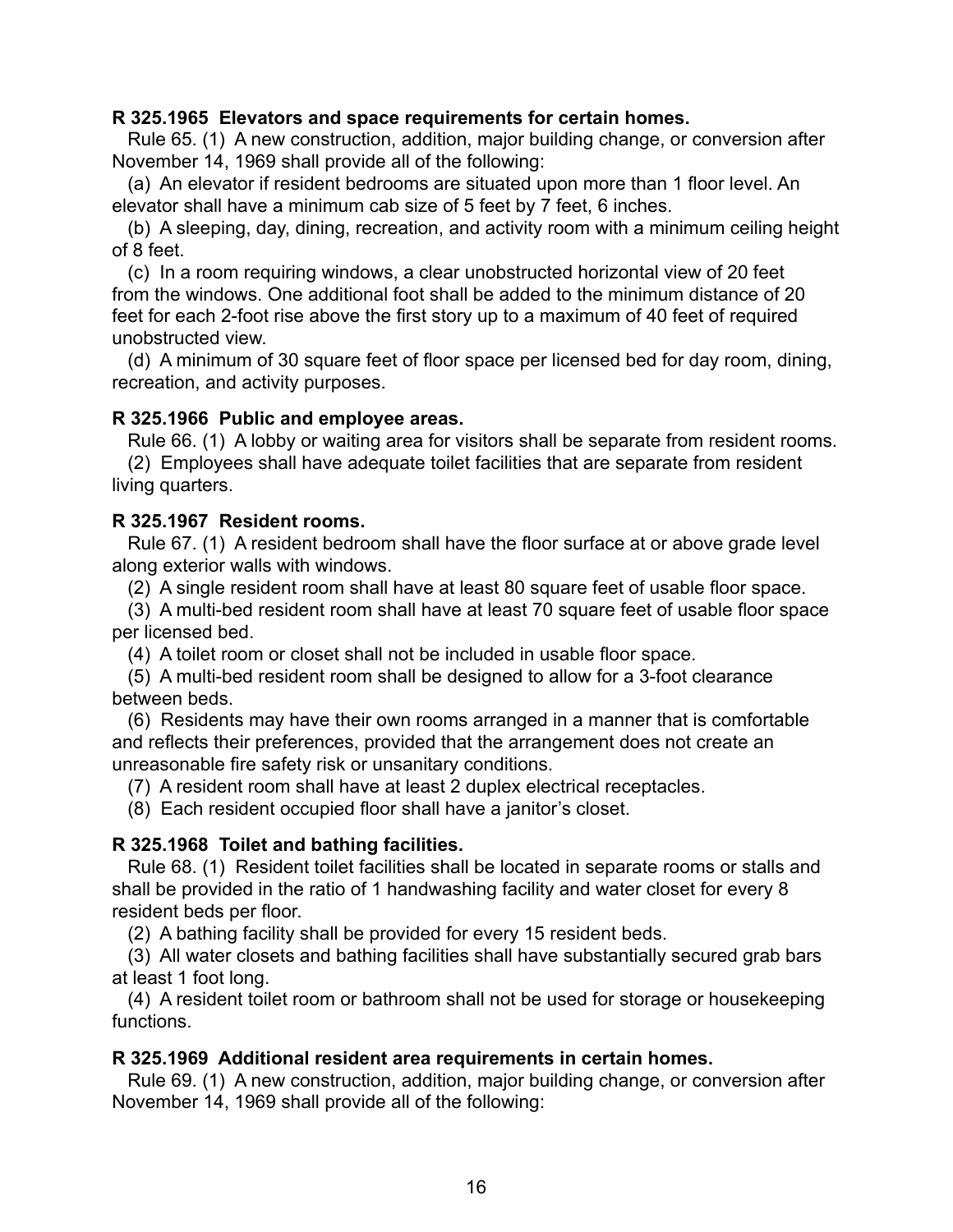(a) A resident room with not more than 4 beds.

(b) A minimum of 100 square feet of usable floor space in single resident rooms.

 (c) A minimum of 80 square feet of usable floor space per licensed bed in multi-bed resident rooms.

 (d) A resident room with a minimum of 5 square feet of floor space per licensed bed for wardrobe and closet in addition to other requirements for usable floor space per licensed bed. A bathing or toilet room or vestibule shall not be included in usable floor space.

#### **R 325.1970 Water supply systems.**

 Rule 70. (1) A home located in an area served by a public water system shall connect to and use that system.

 (2) If a public water system is not available, then the location and construction of a well and the operation of the private water system shall comply with the Safe Drinking Water Act, 1976 PA 399, MCL 325.1001 et seq.

 (3) A physical cross-connection shall not exist between water systems that are safe for human consumption and those that are, or may at any time, become unsafe for human consumption.

 (4) Minimum water pressure available to each plumbing fixture shall exceed 20 pounds per square inch.

 (5) The plumbing system shall be designed and maintained so that the possibility of back flow or back siphonage is eliminated.

 (6) The plumbing system shall supply an adequate amount of hot water at all times to meet the needs of each resident and the functioning of the various service areas.

 (7) The temperature of hot water at plumbing fixtures used by residents shall be regulated to provide tempered water at a range of 105 to 120 degrees Fahrenheit.

# **R 325.1971 Liquid wastes.**

 Rule 71. (1) Liquid wastes shall be discharged into a public sanitary sewage system if such a system is available.

 (2) Homes that use a private wastewater disposal system shall be approved by the department.

 (3) A private wastewater disposal system shall consist of a stabilization lagoon or approved "package" treatment plant. Subsurface disposal systems such as septic tanks with tile fields are not allowed.

 (4) The licensee shall obtain a discharge permit issued by the Michigan department of environmental quality pursuant to MCL 324.3101 et seq.

# **R 325.1972 Solid wastes.**

 Rule 72. All garbage and rubbish shall be kept in leakproof, nonabsorbent containers. The containers shall be kept covered with tight-fitting lids and shall be removed from the home daily and from the premises at least weekly.

# **R 325.1973 Heating.**

 Rule 73. (1) A home shall provide a safe heating system that is designed and maintained to provide a temperature of at least 72 degrees Fahrenheit measured at a level of 3 feet above the floor in rooms used by residents.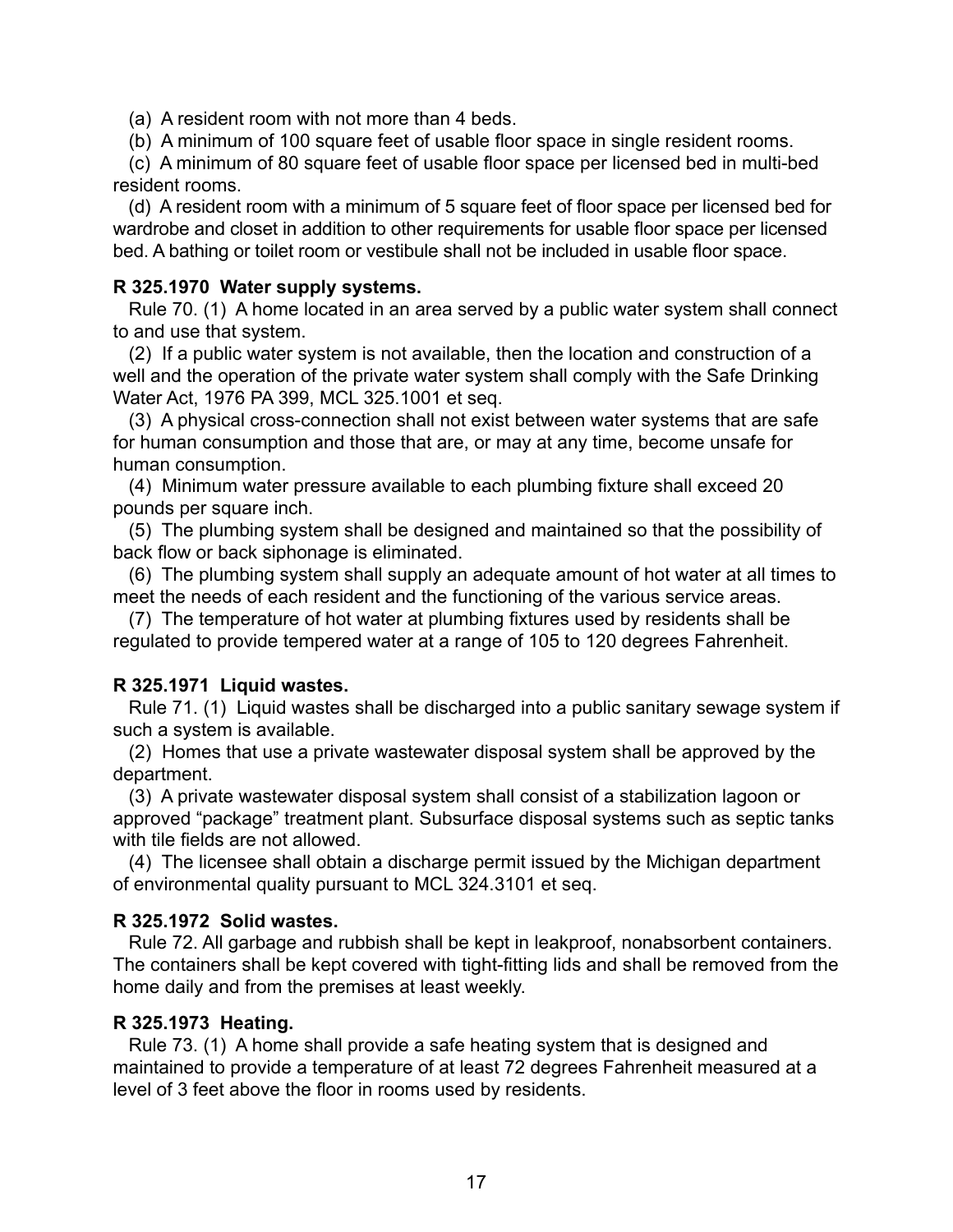(2) A resident's own room or rooms in the home shall be maintained at a comfortable temperature.

# **R 325.1974 Laundry and linen.**

 Rule 74. (1) A home that processes its own linen shall provide a well ventilated laundry of sufficient size which shall be equipped to meet the needs of the home.

 (2) A home that uses a commercial or other outside laundry facility shall have a soiled linen storage room and a separate clean linen storage room.

#### **R 325.1975 Laundry and linen requirements.**

 Rule 75. (1) A new construction, addition, major building change, or conversion after November 14, 1969 shall provide all of the following:

(a) A separate soiled linen storage room.

(b) A separate clean linen storage room.

 (c) A separate laundry processing room with handwashing facilities in a home that processes its own linen.

 (d) Commercial laundry equipment with a capacity to meet the needs of residents in a home that processes its own linen.

#### **R 325.1976 Kitchen and dietary.**

 Rule 76. (1) A home shall have a kitchen and dietary area of adequate size to meet food service needs of residents. It shall be arranged and equipped for the refrigeration, storage, preparation, and serving of food, as well as for dish and utensil cleaning and refuse storage and removal.

 (2) The kitchen and dietary area shall be equipped with a lavatory for handwashing. Each lavatory shall have a goose neck inlet and wrist, knee, or foot control. Soap and single service towels shall be available for use at each lavatory.

(3) The kitchen and dietary area shall be restricted to kitchen and dietary activities.

(4) Separate personnel dining space shall be provided.

 (5) The kitchen and dietary area, as well as all food being stored, prepared, served, or transported, shall be protected against potential contamination from dust, flies, insects, vermin, overhead sewer lines, and other sources.

 (6) Food and drink used in the home shall be clean and wholesome and shall be manufactured, handled, stored, prepared, transported, and served so as to be safe for human consumption.

(7) Perishable foods shall be stored at temperatures which will protect against spoilage.

(8) A reliable thermometer shall be provided for each refrigerator and freezer.

(9) An individual portion of food which is served and not eaten shall be destroyed.

 (10) A separate storage area for poisonous material shall be provided away from food service and food storage areas. Poisonous material shall be identified as such and shall be used only in a manner and under such conditions that it will not contaminate food or constitute a hazard to residents, personnel, or visitors.

 (11) Food service equipment and multi-use utensils shall be of such design and material as to be smooth, easily cleanable, and durable.

 (12) Food service equipment and work surfaces shall be installed in such a manner as to facilitate cleaning and be maintained in a clean and sanitary condition, and in good repair.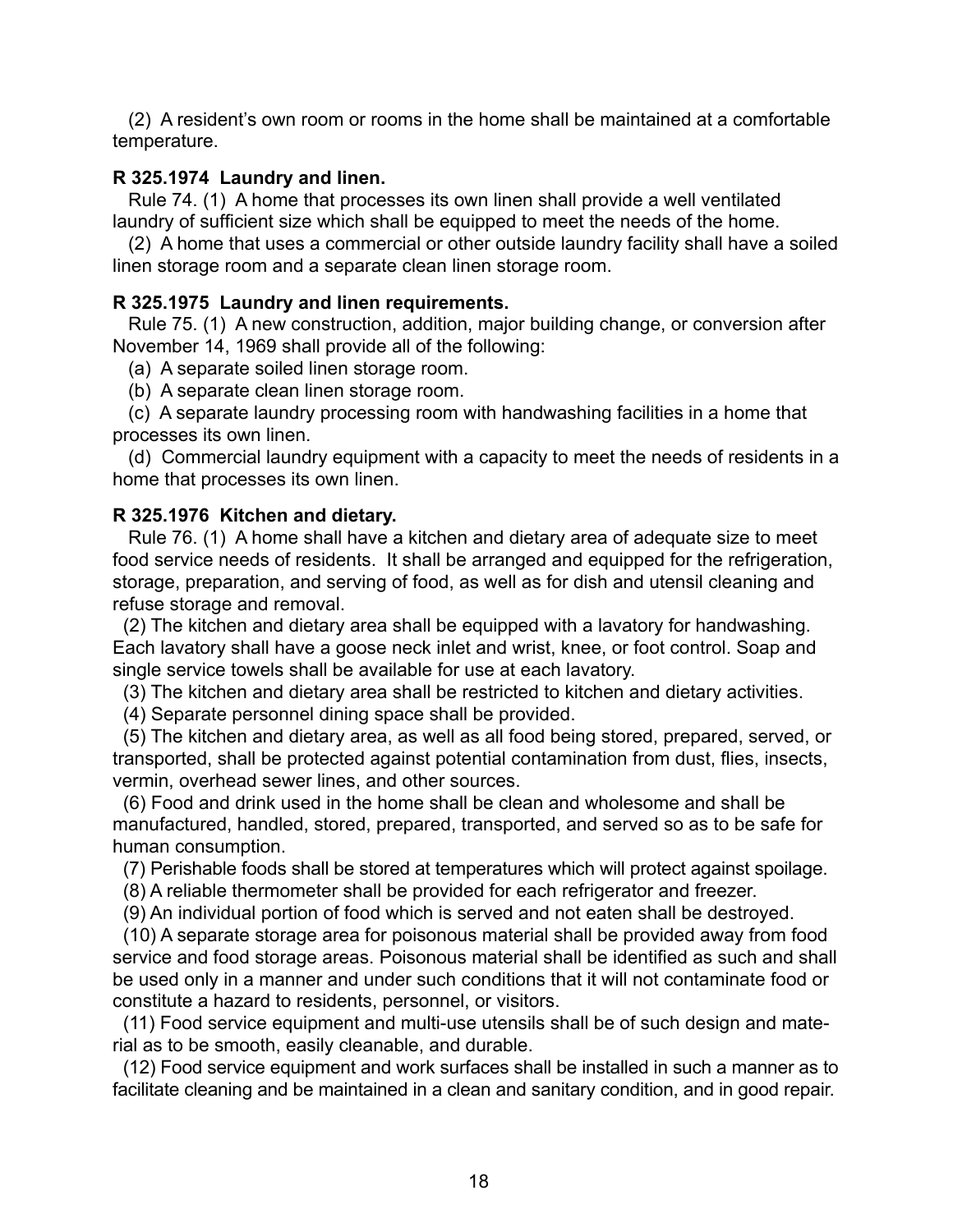(13) A multi-use utensil used in food storage, preparation, transport, or serving shall be thoroughly cleaned and sanitized after each use and shall be handled and stored in a manner which will protect it from contamination.

 (14) A single service eating or drinking article shall be stored, handled, and dispensed in a sanitary manner and shall be used only once.

 (15) Ice used in the home for any purpose shall be manufactured, stored, transported, and handled in a sanitary manner.

 (16) A storage area for housekeeping items and a janitor's closet shall be provided convenient to the kitchen and dietary area.

 (17) If food service is provided from an outside service, then that service shall be licensed under the requirements of the citation.

#### **R325.1977 New construction, addition, major building modification, or conversion after effective date of these rules.**

 Rule 77. (1) Exhaust ventilation shall be designed as central systems with the fan at the building exterior and at least 10 feet from all doors, operable windows, and domestic outside air intakes.

 (2) Facilities for dispensing of medications shall be designed to be under the control of responsible residents or designated staff. Central dispensing locations shall keep medications locked and equipped with handwashing, work counter, and storage facilities.

 (3) Bathing facilities shall have access to handwashing, toilet, and bathing supply storage facilities without entering a common corridor.

#### **R 325.1978 Insect and vermin control.**

Rule 78. (1) A home shall be kept free from insects and vermin.

(2) Pest control procedures shall comply with MCL 324.8301 et seq.

# **R 325.1979 General maintenance and storage.**

 Rule 79. (1) The building, equipment, and furniture shall be kept clean and in good repair. (2) A room shall be provided in the home or on the premises for equipment and

furniture maintenance and repair and storage of maintenance equipment and supplies.

(3) Hazardous and toxic materials shall be stored in a safe manner.

# **R 325.1980 Soap and towels.**

 Rule 80. Soap and single use towels shall be available for the use of employees and visitors. Use of the common towel is prohibited.

# **PART 8. EMERGENCY PROCEDURES**

# **R 325.1981 Disaster plans.**

 Rule 81. (1) A home shall have a written plan and procedure to be followed in case of fire, explosion, loss of heat, loss of power, loss of water, or other emergency.

(2) A disaster plan shall be available to all employees working in the home.

 (3) Personnel shall be trained to perform assigned tasks in accordance with the disaster plan.